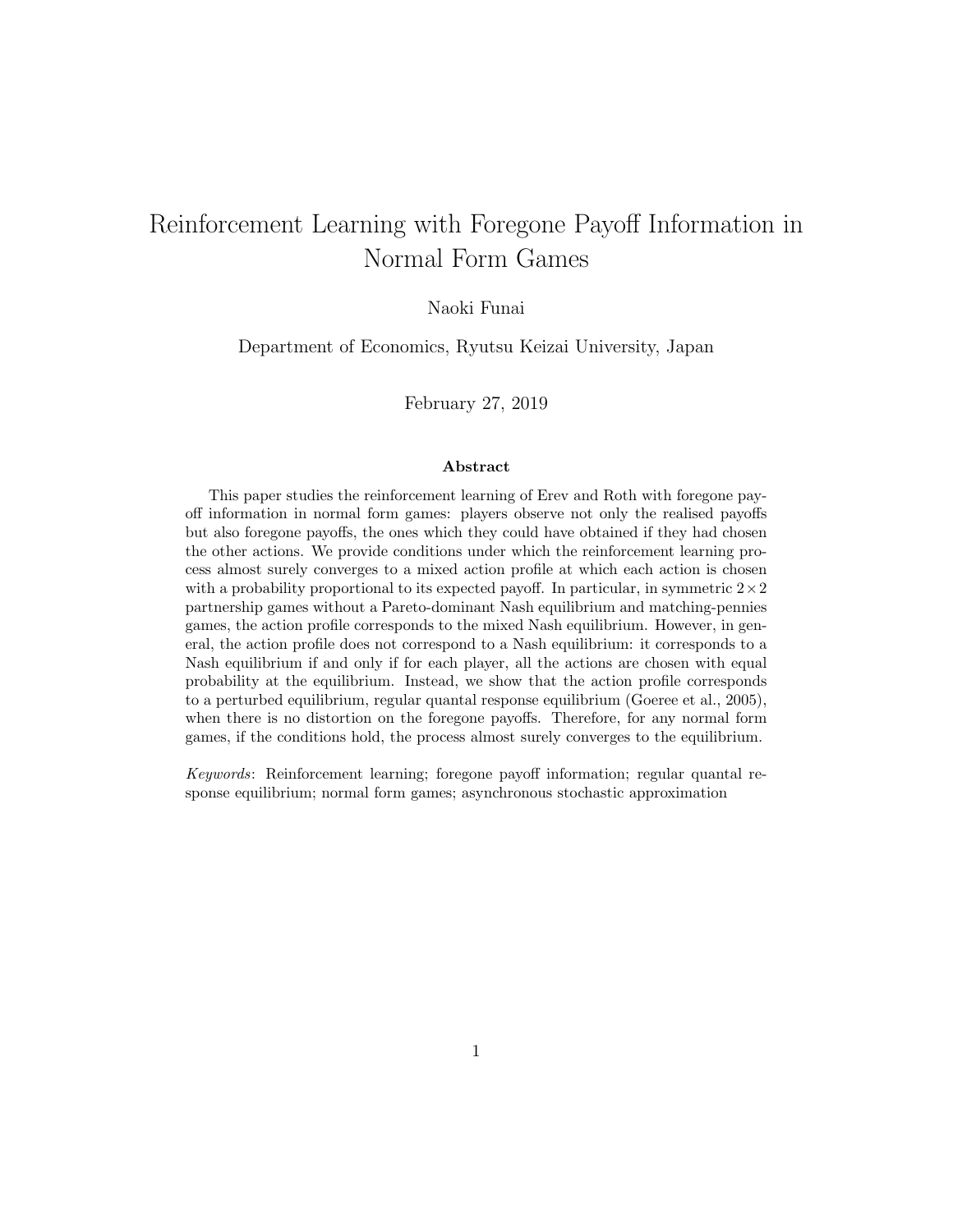## 1 Introduction

In this paper, we investigate the long-run outcomes of the reinforcement learning of Roth and Erev (1995) and Erev and Roth (1998) with foregone payoff information in normal form games. That is, players observe payoffs from not only chosen actions but also unchosen actions. This paper provides conditions under which the reinforcement learning process converges to a mixed action profile at which each action is chosen with a probability proportional to the expected payoff of the action. In particular, in symmetric  $2 \times 2$  partnership games without a Pareto-dominant Nash equilibrium and matching-pennies games, the action profile corresponds to the mixed Nash equilibrium. However, the action profile does not correspond to a Nash equilibrium unless for each player, all the actions are chosen with equal probability at the equilibrium. Instead, we show that the mixed action profile corresponds to a regular quantal response equilibrium (Goeree et al., 2005) when there is no distortion on the foregone payoff information. Therefore, under these conditions, the reinforcement learning process almost surely converges to the equilibrium in normal form games.

We consider the following situation. In each period, players face a fixed normal form game and choose actions based on their past experience. Specifically, each player assigns some weights to his actions and chooses an action with a probability proportional to its weight. After choosing an action, each player observes the realised payoff, which he/she actually obtains from the play, and the foregone payoffs, which he/she could have obtained if he/she had chosen the other actions. Using the payoff information, he/she updates the weight of each action by adding the corresponding payoff to the weight. Therefore, the weight of each action represents the accumulated payoff of the action, and the probability of choosing the action is proportional to the accumulated payoff. We also consider the case in which each player may not treat the foregone payoffs as the realised payoffs and may distort the foregone payoff information.

By taking into account the foregone payoff information in the learning model of Erev and Roth, we investigate the case in which players learn not only from their own experience but also from others' experience in a social setting. For instance, we can consider the situation in which each player in a large group of players who are involved in a similar environment makes a decision and observes what has happened to the other players:<sup>1</sup> e.g. when having a cup of coffee alone at a coffee shop in the morning, we may observe colleagues enjoying a conversation at another coffee shop on the opposite side of the street and think we could have enjoyed ourselves more if we had chosen the other coffee shop. Also, we can consider the situation in which each player cannot directly observe others' experience but can ask about their experience to determine what could have happened if he/she had chosen the

<sup>&</sup>lt;sup>1</sup>Rustichini (1999) calls the environment "full information". In this interpretation of observing foregone payoffs, it is not required for players to know the payoff structure. In another interpretation, players actually know the payoff structure and "imagine" what they could have obtained if they had chosen the other actions (e.g. Camerer and Ho, 1999).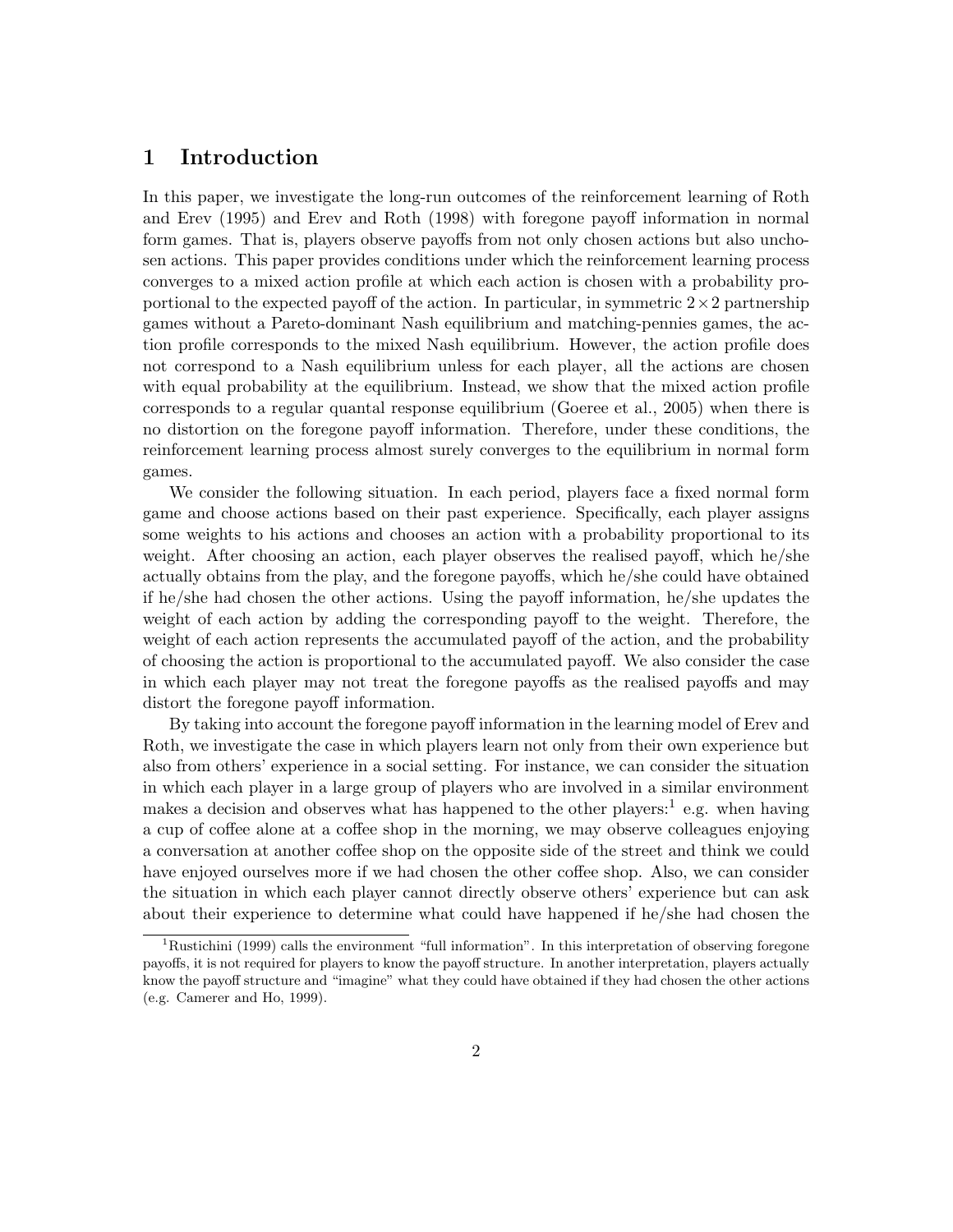other actions: in the coordination problem of choosing a coffee shop in the morning, we can ask our colleagues about their experience at the coffee shops which we have not chosen.

When obtaining the payoff information from others, players may not process the information in the same manner as the payoff information from their own experience. For instance, when asking neighbours about what has happened to them, players may believe that the neighbours exaggerate what they have experienced, and take the discounted payoff information into account. Also, information gained from their own experience may have a stronger impact on their behaviour than information gained from observing the others (Simonsohn et al., 2008): this idea can be expressed by discounting the effect of foregone payoffs.<sup>2</sup> In this paper, we express the way each player distorts the foregone payoff information by  $\delta_i$ . In particular, we focus on the case in which for each player i,  $\delta_i \in (0,1]$  and is stationary over periods. The assumptions mean that players (i) discount the effect of foregone payoffs and (ii) never experience and learn what the other players have actually experienced and do not change their behaviour toward the foregone payoff information over periods.

In this paper, by utilising the asynchronous stochastic approximation method of Tsitsiklis (1994), we show that the reinforcement learning process almost surely converges to a mixed action profile when a function which maps from a mixed action profile of players to a profile each of whose components is associated with some player's action and consists of the fraction of a distorted expected payoff of the action over the sum of the payoffs of the player's available actions is a contraction mapping. In particular, we show that in several games, the function becomes a contraction mapping when  $\delta_i$  is close to 1 for each player. We also show that the action profile corresponds to the mixed Nash equilibrium in symmetric  $2 \times 2$  partnership games without a Pareto-dominant Nash equilibrium and matching-pennies games. However, in general, it does not correspond to a Nash equilibrium: we show that the action profile corresponds to a Nash equilibrium if and only if for each player, all the actions are chosen with equal probability at the equilibrium. Instead, we can view the action profile as a perturbed equilibrium. We first introduce the concept of regular quantal response equilibrium introduced by Goeree et al. (2005). Then we show that the action profile corresponds to the equilibrium when there is no distortion on the foregone payoffs. Therefore, under these conditions, the reinforcement learning process of this paper almost surely converges to the equilibrium in normal form games. Lastly, we show that given some payoff normalisation and  $\delta_i = 1$  for each player, the function becomes a contraction mapping in any  $2 \times 2$  game and thus the process converges to a regular quantal response equilibrium in the game.

The original reinforcement learning model which this paper is based on is introduced by Roth and Erev (1995) and Erev and Roth (1998) and theoretically investigated by Beggs (2005), Hopkins and Posch (2005), Ianni (2014) and Laslier et al. (2001). How-

 $2^2$ Camerer and Ho (1999) also mention this idea in the context of learning by imitation: the actions that the other players have chosen are also reinforced, so that the probability of imitating them increases, but are not as fully reinforced as the actions which have actually been chosen.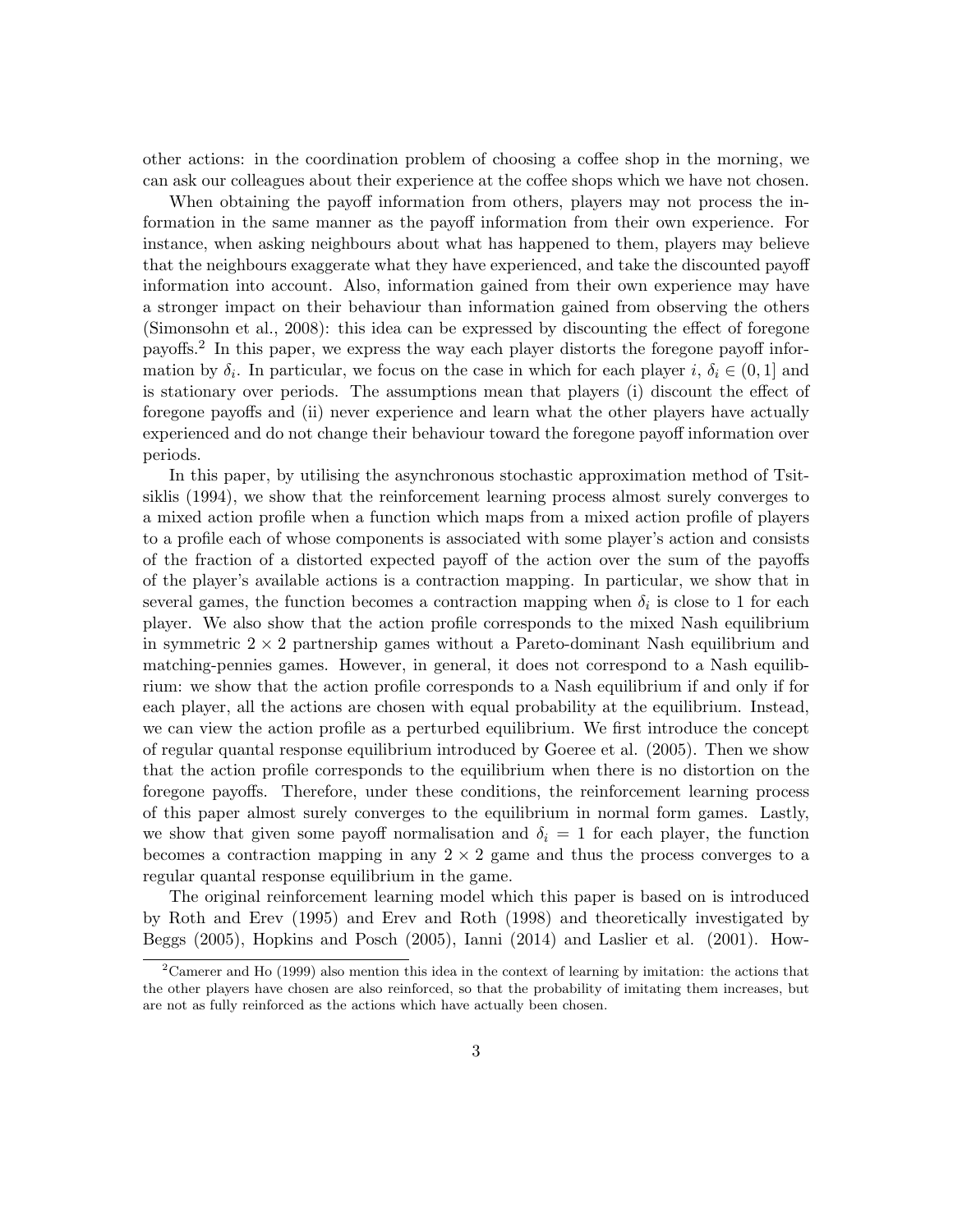ever, the original model does not take into account the payoff information from unchosen actions. By taking into account this aspect, Rustichini (1999) extends the model to singleperson decision problems. Camerer and Ho (1999) also consider this aspect and introduce the experience-weighted attraction learning model, which nests the reinforcement learning models of Erev and Roth and this paper and the stochastic fictitious play learning model of Fudenberg and Kreps (1993). Using some experimental data, they estimate the parameters of their model and show that in constant-sum games, median-action games and beauty contests, foregone payoffs are discounted. In particular, in constant-sum games and median-action games, they show that their model corresponds to the reinforcement learning model with foregone payoff information. However, they investigate empirically and do not provide any theoretical investigation.<sup>3</sup> In this paper, we complement the analysis of Rustichini (1999) and Camerer and Ho (1999) with the theoretical investigation of the model with foregone payoff information in normal form games.

In particular, we extend the result of Rustichini (1999) to normal form games. He shows that in a stationary single-person decision problem, the probability of choosing each action converges to the fraction of the expected payoff of the action over the sum of the expected payoffs of the available actions.<sup>4</sup> We show that a similar result is obtained even when players face a non-stationary decision problem: we investigate the situation in which reinforcement learners interact with each other and play a fixed normal form game repeatedly.

It is worth noting that, under reinforcement learning without foregone payoff information, Hopkins and Posch (2005) show that the reinforcement learning process converges to a pure Nash equilibrium with probability one in partnership games. This paper shows a different result: there exists a range of the distortion on the foregone payoffs such that the reinforcement learning process with foregone payoff information converges to the mixed Nash equilibrium in partnership games without a Pareto-dominant Nash equilibrium almost surely. Therefore, the observation of foregone payoff information affects their behaviour in the long run, shifting from the pure Nash equilibrium to the mixed one.

The result of convergence to the mixed Nash equilibrium with each action being chosen equally also coincides with that of Freedman  $(1965)$ : he shows that in the Pólya urn model, which is often used to describe and analyse the original reinforcement learning model, with some modification in that not only balls of the same colour as the drawn ball but also balls of the opposite colour are added to the urn, the fraction of each ball being chosen converges to  $\frac{1}{2}$ . Beggs (2005) also mentions the result in a single-person decision problem context and provides conjectures such that when unchosen actions are also reinforced, (i)

<sup>&</sup>lt;sup>3</sup>Experience-weighted attraction learning, mainly the belief-based model, is also theoretically investigated by Funai (2018).

<sup>&</sup>lt;sup>4</sup>Rustichini (1999) also considers the case in which the choice probability of each player is expressed as the logit choice function and obtains different results in single-person decision problems. The convergence analysis of the process when players follow the choice rule and face a normal form game is left for future research.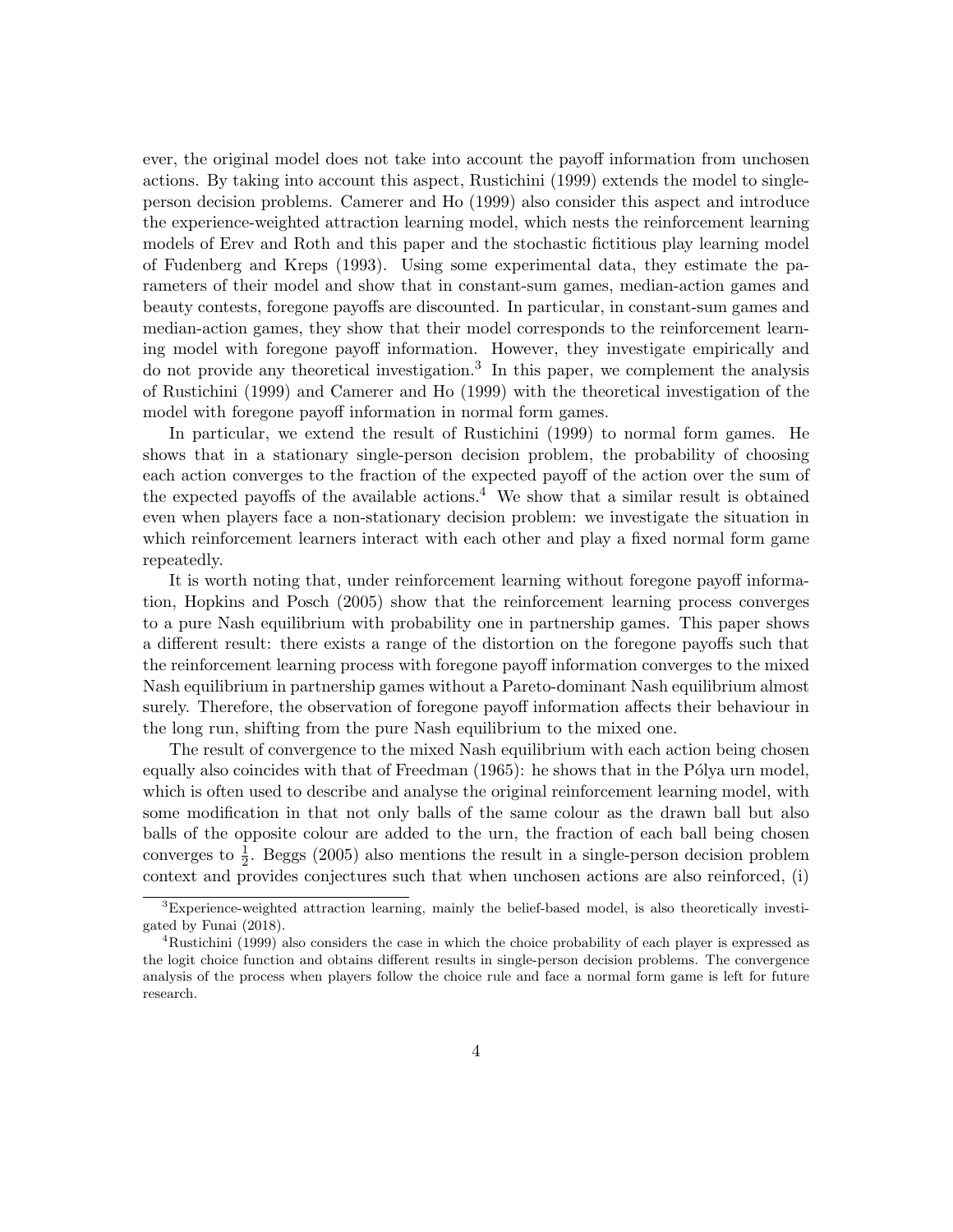the reinforcement learning process in  $2 \times 2$  games does not converge to a mixed Nash equilibrium unless the probability of one action chosen is  $\frac{1}{2}$  at the equilibrium, and (ii) the process may rather converge to some approximate equilibrium close by. In this paper, we verify his conjectures by considering a more general case, in that there exist more than two players with more than two actions available, and specifying the concept of the equilibrium that the reinforcement learning process converges.

Lastly, even though Beggs (2005), as well as Erev and Roth (1998) and Hopkins (2002), considers the case in which unchosen actions are also reinforced, the reinforcement on each of the unchosen actions does not depend on the corresponding foregone payoff: in their models, even though one unchosen action could provide a much better payoff than another unchosen action, those two actions are equally reinforced. This is due to the fact that they investigate the way in which experimentation or exploration on unchosen actions affects the learning process; in this paper, we investigate the way in which extra payoff information about unchosen actions affects the learning process. Hopkins (2002) shows that the reinforcement learning process with experimentation globally converges to a perturbed equilibrium in  $2 \times 2$  games with a unique mixed Nash equilibrium, and the perturbed equilibrium corresponds to the mixed Nash equilibrium only when each action is chosen with probability  $\frac{1}{2}$  at the equilibrium. Even though we obtain a similar result, the difference between the models also brings about differences in the convergence results. For instance, for partnership games without a Pareto-dominant Nash equilibrium, the reinforcement learning process of this paper converges uniquely to the mixed Nash equilibrium, while their reinforcement learning processes may not. Note also that Hopkins (2002) provides mostly local convergence results, while in this paper, we focus on global convergence results.

### 2 Model

In each period,  $n \in \mathbb{N} \cup \{0\}$ , players play a fixed normal form game  $(\mathcal{N}, \mathcal{S}, \pi)$  which consists of (i) the set of players  $\mathcal{N} := \{1, ..., N\}$ ; (ii) the finite set of actions  $S := \times_{i \in \mathcal{N}} S_i$ , where  $S_i$  denotes the set of player i's actions and  $s = (s_1, ..., s_N)$  denotes an element of S; and (iii) the payoff function  $\pi : S \to \mathbb{R}^N$ , where  $\pi_i : S \to \mathbb{R}$  denotes the *i*-th component and corresponds to player i's payoff function: for any  $s, \pi(s) = (\pi_1(s), ..., \pi_N(s))$ . We assume that the payoffs are strictly positive: for any i and s,  $\pi_i(s) > 0$ .

We extend the payoff function to the set of mixed actions. Let  $\Delta_i := \{x_i = (x_{i,s_i})_{s_i \in S_i} \in$  $[0,1]^{|S_i|} : \sum_{s_i \in S_i} x_{i,s_i} = 1$  be the set of player *i*'s mixed actions and  $\Delta := \sum_{i \in \mathcal{N}} \Delta_i$  be the set of mixed action profiles. Then for each i and  $x \in \Delta$ , the payoff of player i given mixed action profile x is expressed as  $\pi_i(x) = \sum_{s \in S} \pi_i(s) \prod_{j \in \mathcal{N}} x_{j,s_j}$ . Also, we express the payoff of player i when choosing  $s_i$  with probability one as  $\pi_i(s_i, x_{-i}) = \sum_{s_{-i} \in S_{-i}} \pi_i(s_i, s_{-i}) \prod_{j \neq i} x_{j, s_j}$ where  $-i := (1, ..., i - 1, i + 1, ..., N)$  denotes all players except  $i, S_{-i} := \times_{j \neq i} S_j$  denotes the set of those players' actions,  $s_{-i} := (s_1, ..., s_{i-1}, s_{i+1}, ..., s_N)$  denotes an element of  $S_{-i}$ ,  $\Delta_{-i} := \times_{j \neq i} \Delta_j$  denotes the set of mixed actions of all players except i and  $x_{-i}$  denotes an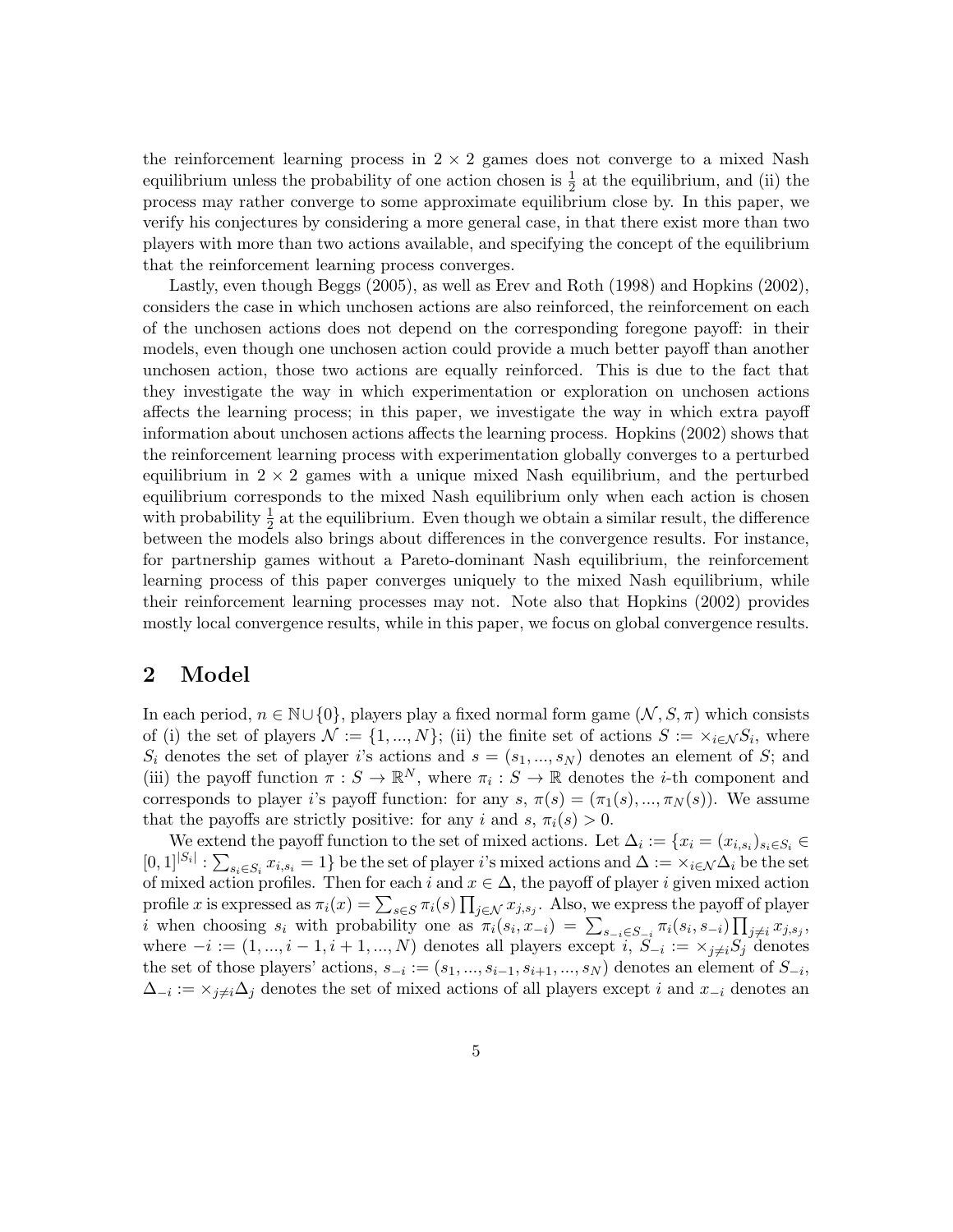element of  $\Delta_{-i}$ .

Next, we describe the behaviour rule of the players. In each period, the choice behaviour of each player is associated with some weights on his actions. For each n, i and  $s_i$ , let  $w_{n,i,s_i}$ denote the weight of action  $s_i \in S_i$  in period n. Then each player chooses an action with a probability proportional to the weight of the action. In detail, for each  $n$ , i and  $s_i$ , player i chooses  $s_i$  in period n with probability  $p_{n,i,s_i}$ , which is defined as follows:

$$
p_{n,i,s_i} = \frac{w_{n,i,s_i}}{\sum_{t_i} w_{n,i,t_i}}.
$$

Here, we call the sequence  $\{p_n = (p_{n,i,s_i})_{i,s_i} : n \in \mathbb{N} \cup \{0\}\}\$ a reinforcement learning process. We assume that the initial weight of each action is positive:  $w_{0,i,s_i} > 0$  for each i and  $s_i$ . Also, we assume that, given their weights, players choose their actions independently.

After choosing actions, players obtain payoff information and revise their choice behaviour by updating their weights. In particular, the weight of each action is updated as follows: for each  $n, i$  and  $s_i$ ,

$$
w_{n+1,i,s_i} = w_{n,i,s_i} + \pi_{n,i,s_i}
$$

where  $\pi_{n,i,s_i}$  describes the payoff that player *i* observes for action  $s_i$  and is added to the weight in the next period. In this paper, we consider the situation in which each player also observes the foregone payoff information, and thus  $\pi_{n,i,s_i}$  is defined in the following manner: if  $s_{-i}$  is chosen in period  $n$ ,

$$
\pi_{n,i,s_i} = \begin{cases} \pi_i(s_i, s_{-i}) & \text{if } s_i \text{ is chosen in period } n, \\ \delta_i \pi_i(s_i, s_{-i}) & \text{otherwise} \end{cases}
$$

where  $\delta_i \in (0,1]$  describes player i's distortion factor on the foregone payoffs. Therefore, players update their weights of not only chosen actions but also unchosen actions, whose payoff information is subject to some distortion. We assume that the way of distorting the foregone payoff information is consistent over periods. Note that  $\pi_{n,i,s_i}$  can be expressed as follows:

$$
\pi_{n,i,s_i} = \sum_{s_{-i} \in S_{-i}} (\mathbb{1}_{n,s_i} + \delta_i (1 - \mathbb{1}_{n,s_i})) \pi_i(s_i, s_{-i}) \mathbb{1}_{n,s_{-i}}
$$

where  $\mathbb{1}_{n,s_i}$  and  $\mathbb{1}_{n,s_{-i}}$  represent the indicator functions for the events that  $s_i$  and  $s_{-i}$ , respectively, are chosen in period n.

For the purpose of formal analysis, we introduce the following notation. Let  $(\Omega, \mathcal{F}, \mathbb{P})$ denote the probability space on which all the random variables that appear in this paper are defined. Let  $\{\mathcal{F}_n\}$  be a sequence of increasing  $\sigma$ -fields which are subsets of  $\mathcal F$  such that for each n,  $\mathcal{F}_n$  is generated by  $\{(\mathbb{1}_{m,s_i})_{i,s_i}: 0 \leq m \leq n-1\}$  and  $(w_{0,i,s_i})_{i,s_i}$ . Here,  $\mathcal{F}_n$  is considered to be the information about players' choices up to period  $n$  but not including their choices in that period. Note that for each i and  $s_i$ ,  $w_{n,i,s_i}$  and  $p_{n,i,s_i}$  are  $\mathcal{F}_n$ -measurable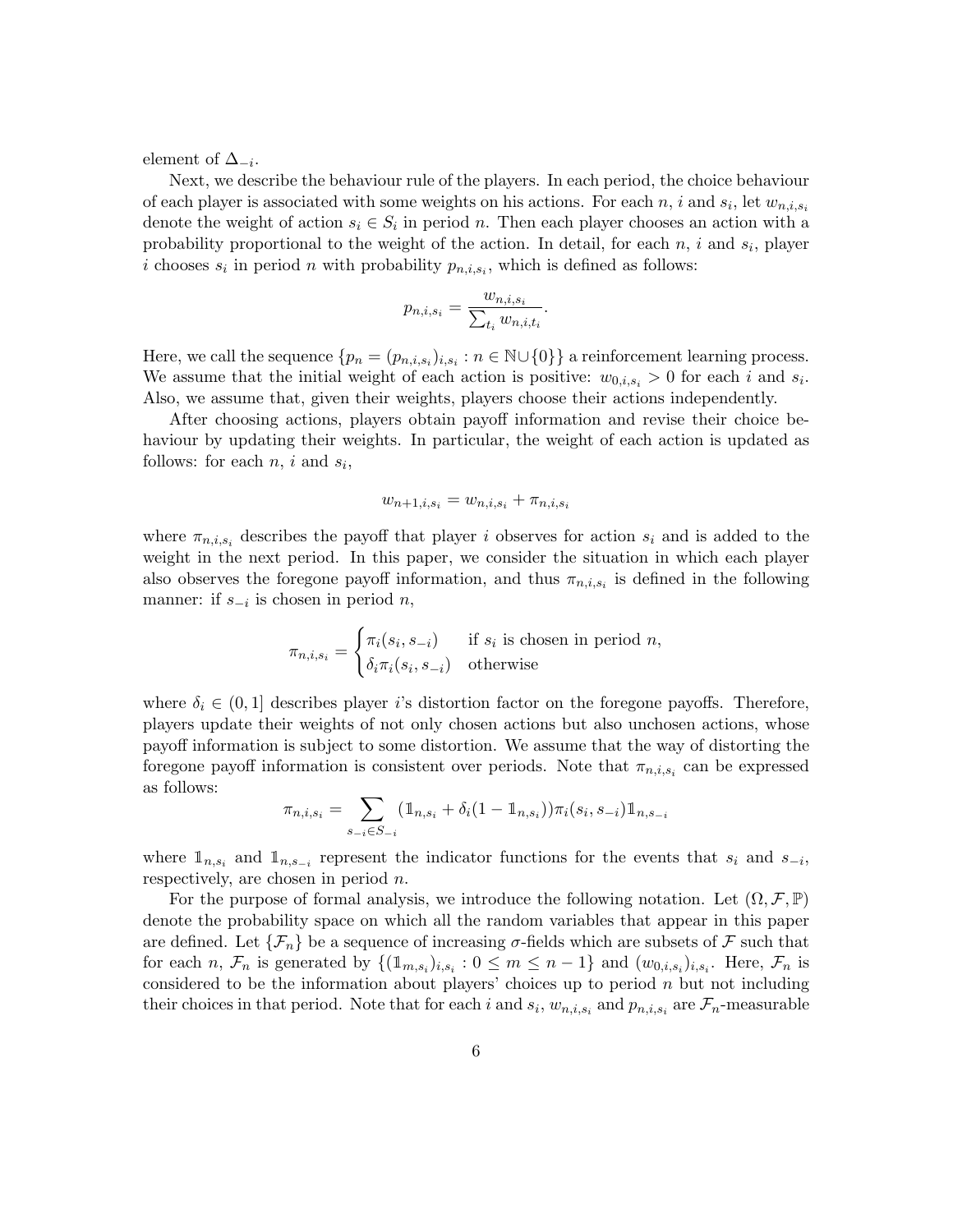and  $\mathbb{1}_{n,s_i}$  and  $\pi_{n,i,s_i}$  are  $\mathcal{F}_{n+1}$ -measurable. Then we express the choice behaviour of players as follows: for each  $i$  and  $s_i$ ,

 $\mathbb{P}(s_i \text{ is chosen in period } n \mid \mathcal{F}_n) = p_{n,i,s_i}$ 

and

$$
\mathbb{P}(s = (s_i)_i \text{ is chosen in period } n \mid \mathcal{F}_n) = \prod_i p_{n,i,s_i}.
$$

Therefore, given a choice history of players in period  $n$ , the players' decisions are characterised by  $p_n$  and are conditionally independent. Lastly, let  $\overline{\pi}_{n,i,s_i}$  denote the conditional expected payoff of action  $s_i$  in period n:

$$
\overline{\pi}_{n,i,s_i} := \mathbb{E}[\pi_{n,i,s_i} | \mathcal{F}_n]
$$
  
=  $\sum_{s_{-i} \in S_{-i}} (p_{n,i,s_i} + \delta_i (1 - p_{n,i,s_i})) \pi_i(s_i, s_{-i}) \prod_{j \neq i} p_{n,j,s_j}$   
=  $(p_{n,i,s_i} + \delta_i (1 - p_{n,i,s_i})) \pi_i(s_i, p_{n,-i}).$ 

## 3 Convergence Results

#### 3.1 Main results

In this section, we provide conditions under which we obtain the convergence of the reinforcement learning process. To state the main result, we introduce the following functions. Let  $F = (F_{i,s_i})_{i,s_i} : \Delta \to \mathbb{R}^{|S|}$  be such that for any  $x \in \Delta$ ,

$$
F_{i,s_i}(x) = \sum_{s_{-i} \in S_{-i}} (x_{i,s_i} + \delta_i (1 - x_{i,s_i})) \pi_i(s_i, s_{-i}) \prod_{j \neq i} x_{j,s_j}
$$

$$
= (x_{i,s_i} + \delta_i (1 - x_{i,s_i})) \pi_i(s_i, x_{-i})
$$

for each *i* and  $s_i$ , and let  $G = (G_{i,s_i})_{i,s_i} : \Delta \to \Delta$  be such that

$$
G_{i,s_i}(x) = \frac{F_{i,s_i}(x)}{\sum_{t_i \in S_i} F_{i,t_i}(x)}
$$

for each  $i$  and  $s_i$ .

**Theorem 1.** If there exists  $p^* = (p^*_{i,s_i})_{i,s_i} \in \Delta$  and  $\beta \in [0,1)$  such that

$$
||G(p) - p^*||_{\infty} \le \beta ||p - p^*||_{\infty} \tag{1}
$$

for any  $p \in \Delta$ , then  $p_n \to p^*$  almost surely, where  $|| \cdot ||_{\infty}$  denotes the maximum norm. Proof. See Appendix A.  $\Box$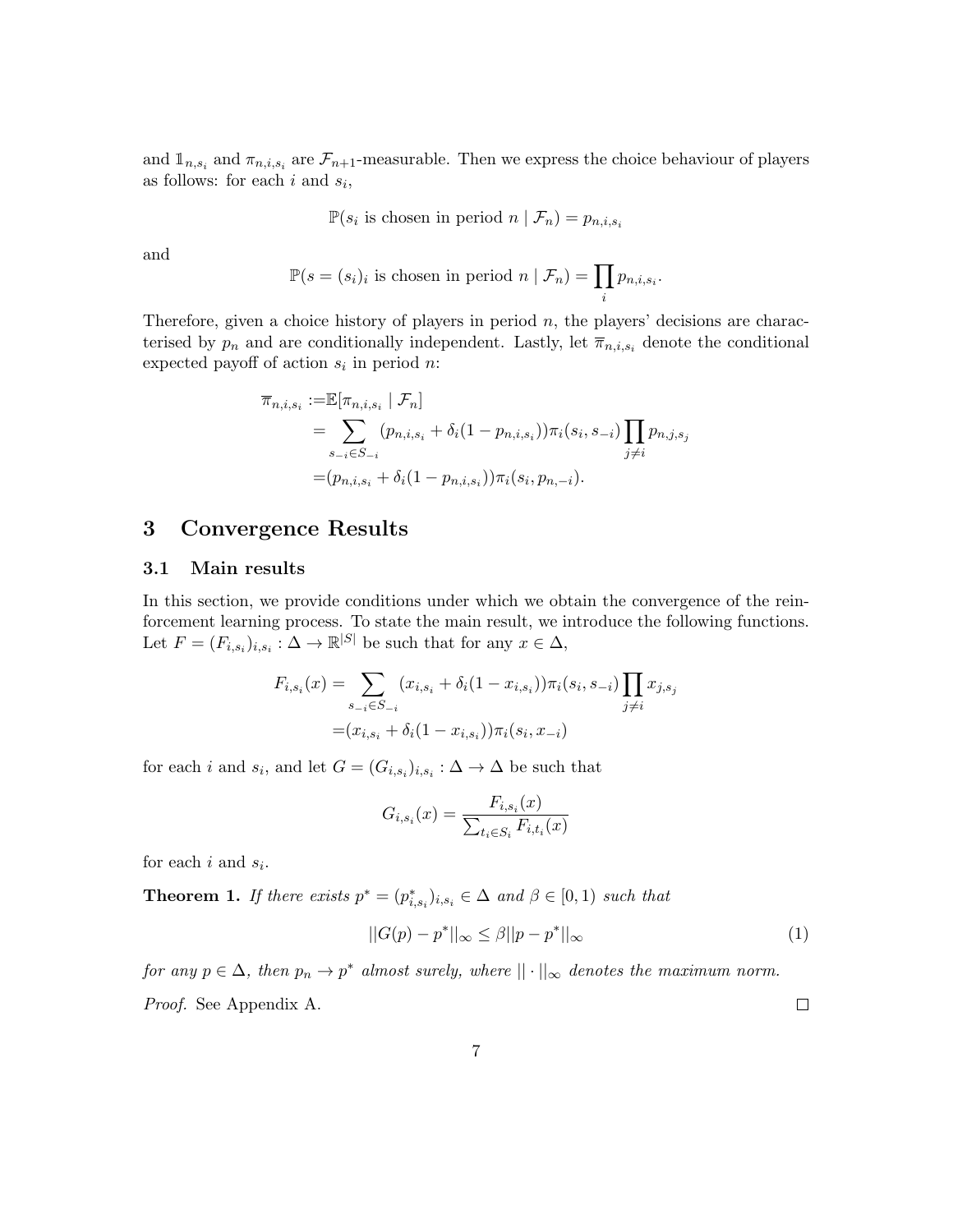Figure 1:  $2 \times 2$  game  $s_2$   $t_2$  $s_1$  $\frac{1}{11}$ ,  $a_1^2$  $\begin{array}{c|c} 2 & a_{12}^1, a_{21}^2 \end{array}$  $t_1$ 1  $\frac{1}{21}, a_{12}^2 \mid a$ 1  $\frac{1}{22}$ ,  $a_2^2$ 22

To understand condition  $(1)$ , it is worth noting that the condition holds when G is a contraction mapping with the unique fixed point  $p^* = G(p^*)$ . In this case, the reinforcement learning process converges to the mixed action profile in which each action is chosen with a probability proportional to its expected payoff.

**Corollary 1.** If G is a contraction mapping, then  $p_n$  converges to the fixed point  $p^*$  almost surely, where

$$
p_{i,s_i}^* = \frac{\pi_{i,s_i}^*}{\sum_{t_i} \pi_{i,t_i}^*}
$$
 (2)

and

$$
\pi_{i,s_i}^* := \sum_{s_{-i}} (p_{i,s_i}^* + \delta_i (1 - p_{i,s_i}^*)) \pi_i(s_i, s_{-i}) \prod_{j \neq i} p_{j,s_j}^*
$$

$$
= (p_{i,s_i}^* + \delta_i (1 - p_{i,s_i}^*)) \pi_i(s_i, p_{-i}^*)
$$

for each i and  $s_i$ .

*Proof.* Note that if G is a contraction mapping, there exists  $\beta \in [0, 1)$  such that for any  $p, p',$ 

$$
||G(p) - G(p')||_{\infty} \leq \beta ||p - p'||_{\infty}
$$

with the unique fixed point  $p^* = G(p^*)$ . Then condition (1) is satisfied and thus  $p_n$ converges to the fixed point  $p^*$ , which is characterised by condition  $(2)$ .  $\Box$ 

In the following argument, we first focus on  $2 \times 2$  games to investigate the condition under which  $G$  becomes a contraction mapping. In particular, we show that when each player's distortion factor on the foregone payoff information is close to one, G becomes a contraction mapping for partnership games without a Pareto-dominant Nash equilibrium and matching-pennies games. Moreover, under this condition, we show that the reinforcement leaning process converges to a Nash equilibrium in the games. However, in general, the fixed point of G does not correspond to a Nash equilibrium, which we further investigate by focusing on some specific games: partnership games with a Pareto-dominant Nash equilibrium and games with a dominant strategy.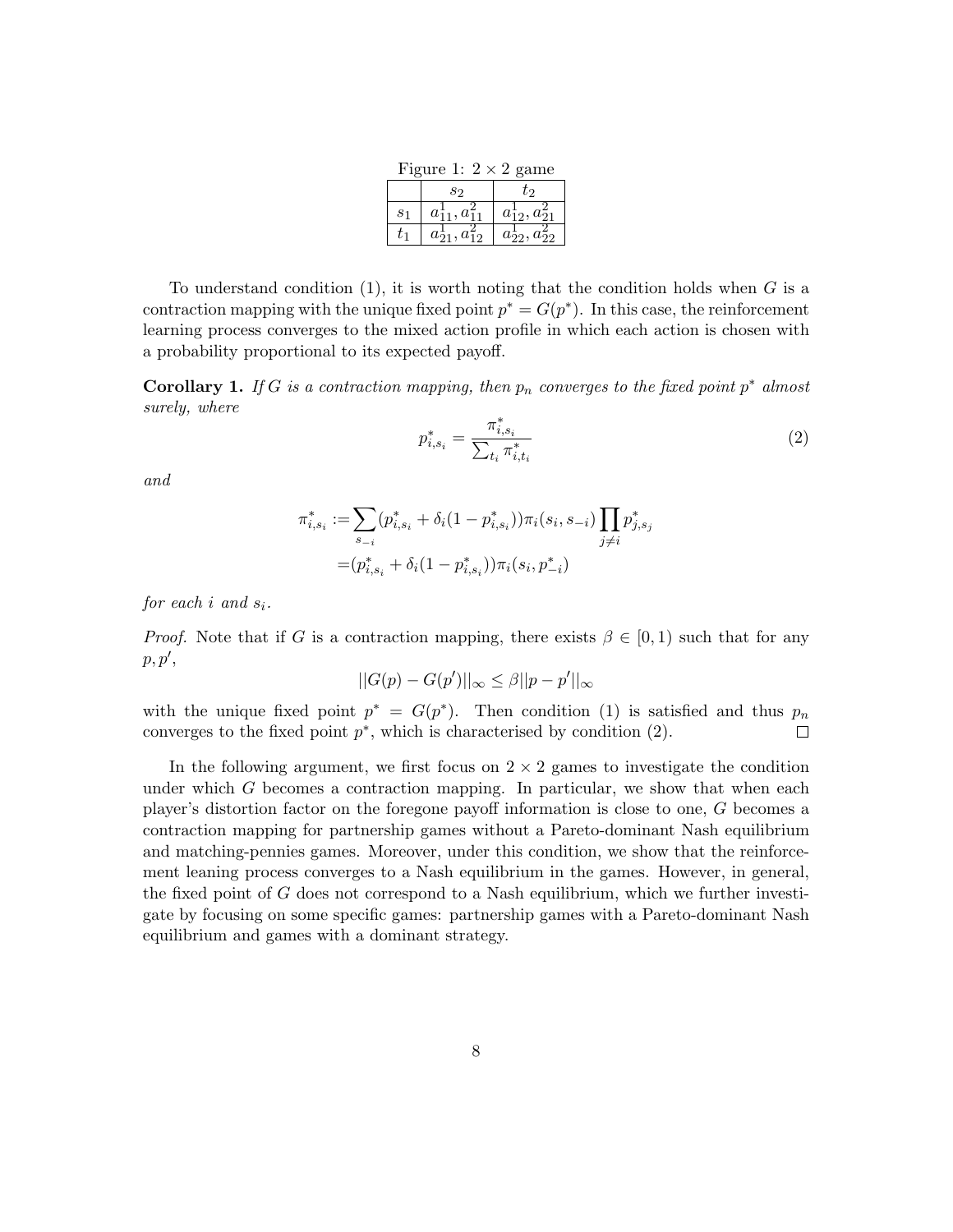Figure 2:  $2 \times 2$  partnership game without a Pareto-dominant equilibrium

|                | S <sub>2</sub> | t2   |
|----------------|----------------|------|
| S <sub>1</sub> | a, a           | b, b |
|                | b, b           | a, a |

Figure 3: matching-pennies game

|       | S <sub>2</sub> | t2   |
|-------|----------------|------|
| $S_1$ | a, b           | b, a |
|       | b, a           | a, b |

#### 3.2 Contraction mapping in  $2 \times 2$  games

In this section, we focus on  $2 \times 2$  games, which are expressed by the payoff matrix in Figure 1, and investigate the condition under which  $G$  is a contraction mapping. Let

$$
\beta := \max_{i \in \{1,2\}} \frac{|a_{11}^i a_{22}^i - a_{12}^i a_{21}^i| + (1 - \delta_i^2) \max_{j,k \in \{1,2\}} a_{1j}^i a_{2k}^i}{\left(\min_{k \in \{1,2\}, x \in \{0,1-\delta_i\}} \left((\delta_i + x) a_{1k}^i + (1 - x) a_{2k}^i\right)\right)^2}.
$$

**Proposition 1.** If  $\beta < 1$ , then G is a contraction mapping and thus  $p_n$  converges to the fixed point of G almost surely.

Proof. See Appendix C.

To enhance our understanding, it is helpful to focus on some specific examples. First, we consider the partnership game of Figure 2 and the matching-pennies game of Figure 3 with  $a > b$ . Let  $\delta := \min_i \delta_i$ , which denotes the minimum discount factor.

Corollary 2. In the partnership game of Figure 2 and the matching-pennies game of Figure 3, if  $\frac{(a^2-b^2)+(1-\delta^2)a^2}{(a\delta+b)^2}$  $\frac{(\alpha\delta+b)^2}{(\alpha\delta+b)^2}$  < 1, then  $p_n$  converges to the mixed Nash equilibrium almost surely.

Proof. Note that in both games,

$$
\beta = \frac{(a^2 - b^2) + (1 - \delta^2)a^2}{(a\delta + b)^2}
$$

.

Therefore, if  $\frac{(a^2-b^2)+(1-\delta^2)a^2}{(a\delta+b)^2}$  $\frac{f^2 + (1 - \sigma^2)a^2}{(\sigma \delta + b)^2}$  < 1, then G is a contraction mapping. Also, notice that condition (2) holds at  $p^*$  such that  $p^*_{i,s_i} = \frac{1}{2}$  $\frac{1}{2}$  for each i and  $s_i$ , which corresponds to the mixed Nash equilibrium of the games. Since the fixed point is unique when  $G$  is a contraction mapping, the learning process converges to the mixed Nash equilibrium almost surely.  $\Box$ 

*Remark.* If  $a = 2$  and  $b = 1$ , the condition of Corollary 2 holds when  $\delta >$  $\frac{\sqrt{13}-1}{4} \approx 0.65.$ 

 $\Box$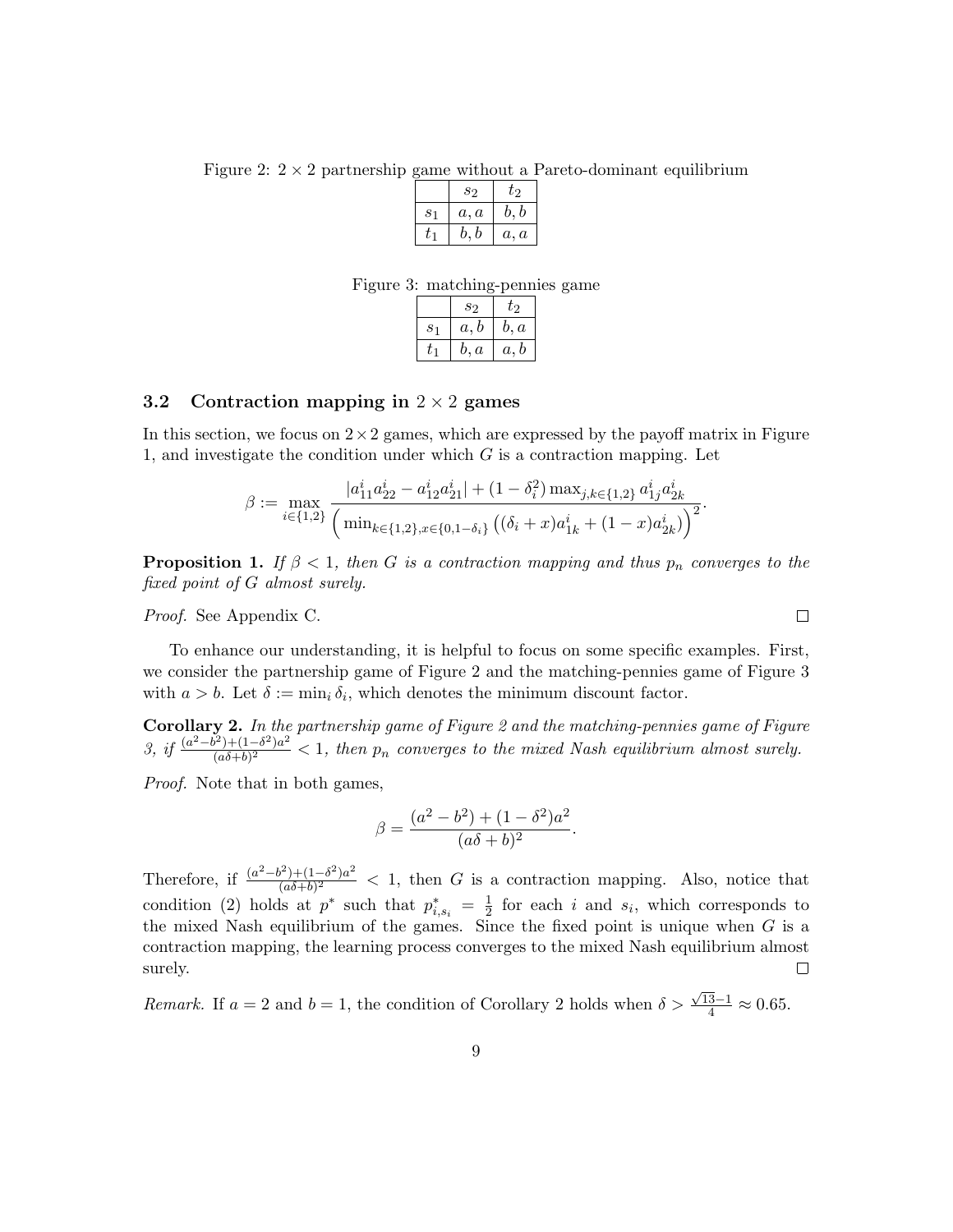Figure 4: partnership game with a Pareto-dominant equilibrium

|                | S2         | U9.  |
|----------------|------------|------|
| S <sub>1</sub> | $a+k, a+k$ | b, b |
|                | b, b       | a, a |

Figure 5: dominant strategy game  $(k > 1)$ 

|                | S <sub>2</sub> | t2     |
|----------------|----------------|--------|
| S <sub>1</sub> | a, a           | b, ka  |
|                | ka, b          | kb, kb |

In general, for any  $a, b > 0$ , the condition holds if  $\delta$  is close to one, in that the reinforcement learning process converges to the mixed Nash equilibrium almost surely in partnership games without a Pareto-dominant Nash equilibrium and matching-pennies games.<sup>5</sup>

It is worth noting that in general, the learning process does not converge to a Nash equilibrium. To investigate the convergence properties further, we first focus on partnership games with a Pareto-dominant Nash equilibrium and then focus on games with a dominant strategy. In the following argument, let  $\sigma^* = (\sigma^*_{i,s_i})_{i,s_i} \in \Delta$  denote a mixed Nash equilibrium.

First, consider the partnership game of Figure 4 with  $k > 0$  and  $a > b$ . In the game,

$$
\beta = \frac{(2 - \delta^2)(a + k)a - b^2}{(a\delta + b)^2}
$$

.

Therefore, for small enough k, if  $\delta$  is close to 1, we have  $\beta < 1$  and thus G becomes a contraction mapping and the learning process converges to the fixed point.<sup>6</sup> If we assume that  $\delta = 1$ , then at the fixed point, we have

$$
p_{i,s_i}^* = \frac{k - 2b + \sqrt{4b^2 + k^2}}{2k}.
$$

In addition, when  $a = 2$ ,  $b = 1$  and  $k = 1$ ,

$$
p_{i,s_i}^* = \frac{-1 + \sqrt{5}}{2} \approx 0.62.
$$

Note that at the mixed Nash equilibrium,  $\sigma_{i,s_i}^* = \frac{1}{3}$  $\frac{1}{3}$ .

<sup>&</sup>lt;sup>5</sup>Note that  $\beta < 1$  when  $\delta = 1$ . In addition, since  $\beta > 1$  at  $\delta = 0$  and  $\frac{\partial \beta}{\partial \delta} < 0$ , there exists  $\overline{\delta} \in (0,1)$  such that  $\beta < 1$  for  $\delta \in (\overline{\delta}, 1]$ .

 $^6\beta = \frac{a(a+k)-b^2}{(a+b)^2}$  $\frac{(a+k)-b^2}{(a+b)^2}$  when  $\delta = 1$  and becomes less than 1 if  $k < 2b + 2\frac{b^2}{a}$  $\frac{\partial^2}{\partial a}$ . Since  $\beta > 1$  at  $\delta = 0$  and  $\frac{\partial \beta}{\partial \delta} < 0$ , for small enough k,  $\beta < 1$  if  $\delta$  is close to 1. When  $a = 2$ ,  $b = 1$  and  $k = 1$ ,  $\beta < 1$  if  $\delta > \frac{-1 + \sqrt{26}}{5} \approx 0.82$ .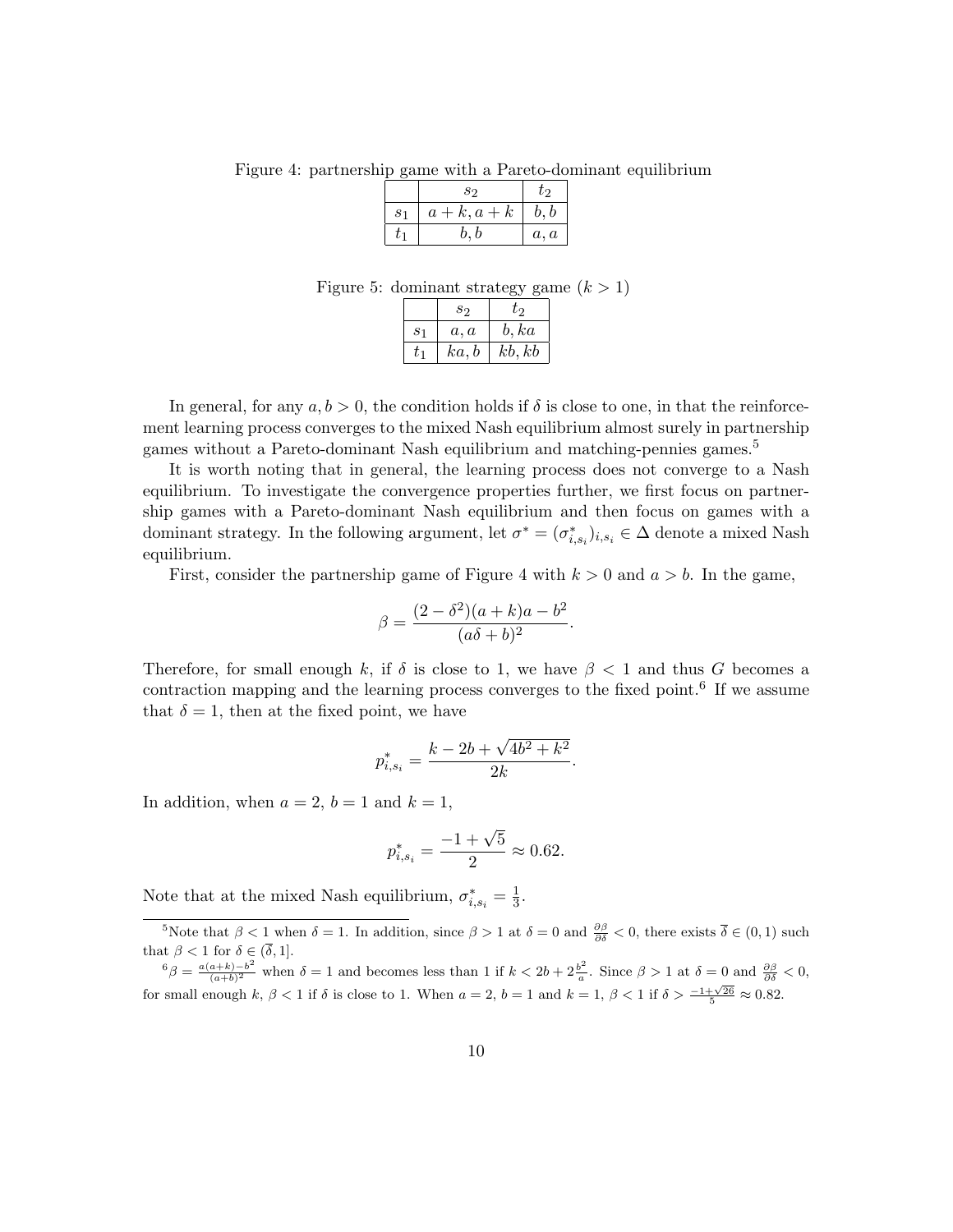Next, consider the game of Figure 5 with  $k > 1$  and  $a > b$ . If  $a > kb$ , then the game corresponds to the prisoner's dilemma game. Note that

$$
\beta = \frac{(1 - \delta^2)ka^2}{(1 + k\delta)^2 b^2}.
$$

Therefore, if  $\delta$  is close to 1,  $\beta$  < 1 and thus the learning process converges to the fixed point.<sup>7</sup> If we assume that  $\delta = 1$ , then at the fixed point, we have

$$
p_{i,s_i}^* = \frac{1}{1+k}
$$

.

In addition, if  $k = 2$ ,  $p_{i,s_i}^* = \frac{1}{3}$  $\frac{1}{3}$ . Note that at the Nash equilibrium,  $\sigma_{i,s_i}^* = 0$ .

#### 3.3 Convergence to a Nash equilibrium

In the previous section, we show that in several  $2 \times 2$  games, the learning process converges when  $\delta$  is close to one, that is, when each player does not distort the foregone payoff information so much. In addition, we show that the process converges to the mixed Nash equilibrium in partnership games without a Pareto-dominant Nash equilibrium and matching-pennies games. However, we also show that the process does not converge to a Nash equilibrium in partnership games with a Pareto-dominant Nash equilibrium or games with a dominant action. In this section, we provide conditions under which the process converges to a Nash equilibrium. In particular, we show that the fixed point of  $G$ , which is the convergence target, corresponds to a Nash equilibrium if and only if for each player, all the actions are chosen with equal probability at the equilibrium.

**Proposition 2.** When G is a contraction mapping, the fixed point corresponds to a Nash equilibrium if and only if for each player, all the actions are chosen with equal probability at the equilibrium.

Proof. We first assume that the fixed point corresponds to a Nash equilibrium. Since we assume that payoffs are positive, for any i,  $s_i$  and  $x$ ,  $(x_{i,s_i} + \delta_i(1-x_{i,s_i}))\pi_i(s_i, x_{-i}) > 0$ . Then, from condition (2), we have  $p_{i,s_i}^* > 0$  for each i and  $s_i$ . As the expected payoffs of the actions which are chosen with positive probability at a mixed Nash equilibrium are equivalent,  $\pi_i(s_i, p_{-i}^*) = \pi_i(t_i, p_{-i}^*)$  for any  $s_i$  and  $t_i$  such that  $p_{i,s_i}^* > 0$  and  $p_{i,t_i}^* > 0$ , and condition (2) is expressed as follows: for each i and  $s_i$ ,

$$
p_{i,s_i}^* = \frac{(p_{i,s_i}^* + \delta_i(1-p_{i,s_i}^*))}{\sum_{t_i}(p_{i,t_i}^* + \delta_i(1-p_{i,t_i}^*))} = \frac{p_{i,s_i}^* + \delta_i(1-p_{i,s_i}^*)}{1 + \delta_i|S_i| - \delta_i}.
$$

<sup>&</sup>lt;sup>7</sup>Since  $\beta < 1$  if  $\delta = 1$ ,  $\beta > 1$  at  $\delta = 0$  and  $\frac{\partial \beta}{\partial \delta} < 0$ , there exists  $\overline{\delta}$  such that  $\beta < 1$  if  $\delta \in (\overline{\delta}, 1]$ . When  $a = 3$ ,  $b = 1$  and  $k = 2$ ,  $\beta < 1$  if  $\delta > \frac{-2+3\sqrt{42}}{22} \approx 0.79$ .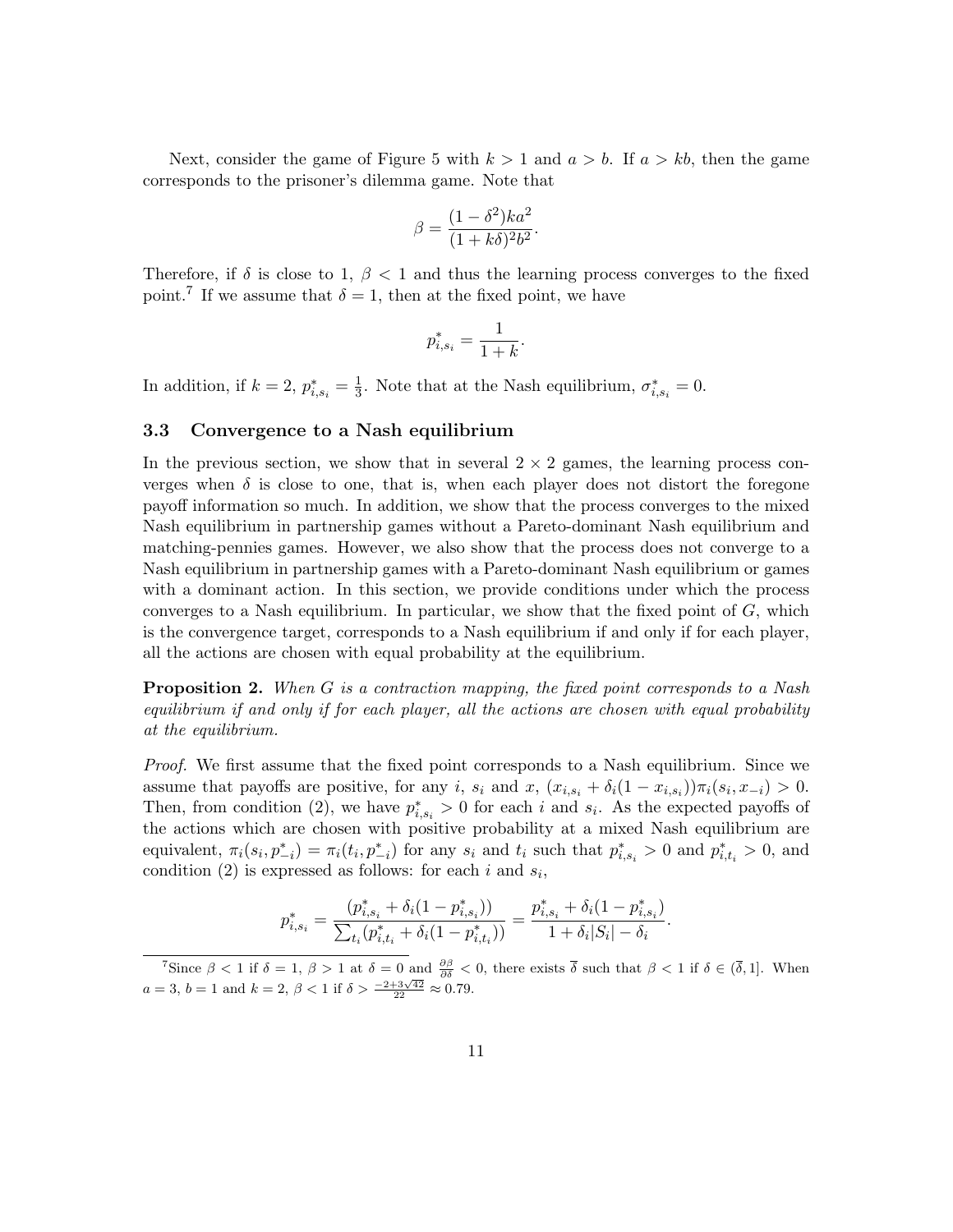By solving the equation, we have  $p_{i,s_i}^* = \frac{1}{|S_i|}$  $\frac{1}{|S_i|}$  for each i and  $s_i$ . Conversely, we assume that for each player, all the actions are chosen with equal probability at a Nash equilibrium:  $\sigma_{i,s_i}^*=\frac{1}{|S_i|}$  $\frac{1}{|S_i|}$  for any i and  $s_i \in S_i$ . Since at any mixed Nash equilibrium, the expected payoffs of the actions which are chosen with positive probability are equivalent, we have

$$
\frac{(\sigma_{i,s_i}^* + \delta_i(1-\sigma_{i,s_i}^*))\pi_i(s_i,\sigma_{-i}^*)}{\sum_{t_i}(\sigma_{i,t_i}^* + \delta_i(1-\sigma_{i,t_i}^*))\pi_i(t_i,\sigma_{-i}^*)} = \frac{1}{|S_i|} = \sigma_{i,s_i}^*
$$

for any i and  $s_i$ , which shows that the mixed Nash equilibrium is a fixed point of G. Since  $G$  is a contraction mapping, the fixed point uniquely exists and thus the fixed point corresponds to the mixed Nash equilibrium. П

#### 3.4 Convergence to a regular quantal response equilibrium

In section 3.2, in partnership games without a Pareto-dominant Nash equilibrium and matching-pennies games, we show that the reinforcement learning process converges to a Nash equilibrium when each player does not distort the foregone payoff information so much. However, in the previous section, we show that the process does not converge to a Nash equilibrium in general. Instead, in this section, we introduce an alternative equilibrium concept, regular quantal response equilibrium, to which the learning process converges. First, we provide the definition of the equilibrium according to Goeree et al. (2005).

**Definition 1.** A regular quantal response equilibrium of the normal form game  $(N, S, \pi)$ is a mixed action profile  $x^* = (x^*_{i,s_i})_{i,s_i}$  such that for each i and  $s_i$ ,

$$
x_{i,s_i}^* = f_{i,s_i}((\pi_i(t_i, x_{-i}^*))_{t_i \in S_i}),
$$

where for each i,  $f_i: \mathbb{R}^{|S_i|} \to \Delta_i$  with  $f_{i,s_i}$  being the  $s_i$ -th component is a regular response function satisfying the following four conditions.

- 1. Interiority:  $f_{i,s_i}(y_i) > 0$  for any  $s_i$  and  $y_i$ .
- 2. Continuity:  $f_{i,s_i}$  is continuous and differentiable.
- 3. Responsiveness:  $\frac{\partial f_{i,s_i}(y_i)}{\partial y_i}$  $\frac{\partial i_s s_i \langle y_i \rangle}{\partial y_{i,s_i}} > 0$  for any  $s_i$  and  $y_i$ .
- 4. Monotonicity:  $f_{i,s_i}(y_i) > f_{i,t_i}(y_i)$  if  $y_{i,s_i} > y_{i,t_i}$  for any  $s_i$  and  $t_i$ .

In the following argument, we show that the fixed point of G corresponds to a regular quantal response equilibrium when  $\delta = 1$ . Therefore, in any normal form game, if G is a contraction mapping and there is no distortion on the foregone payoffs, the reinforcement learning process converges to the equilibrium almost surely.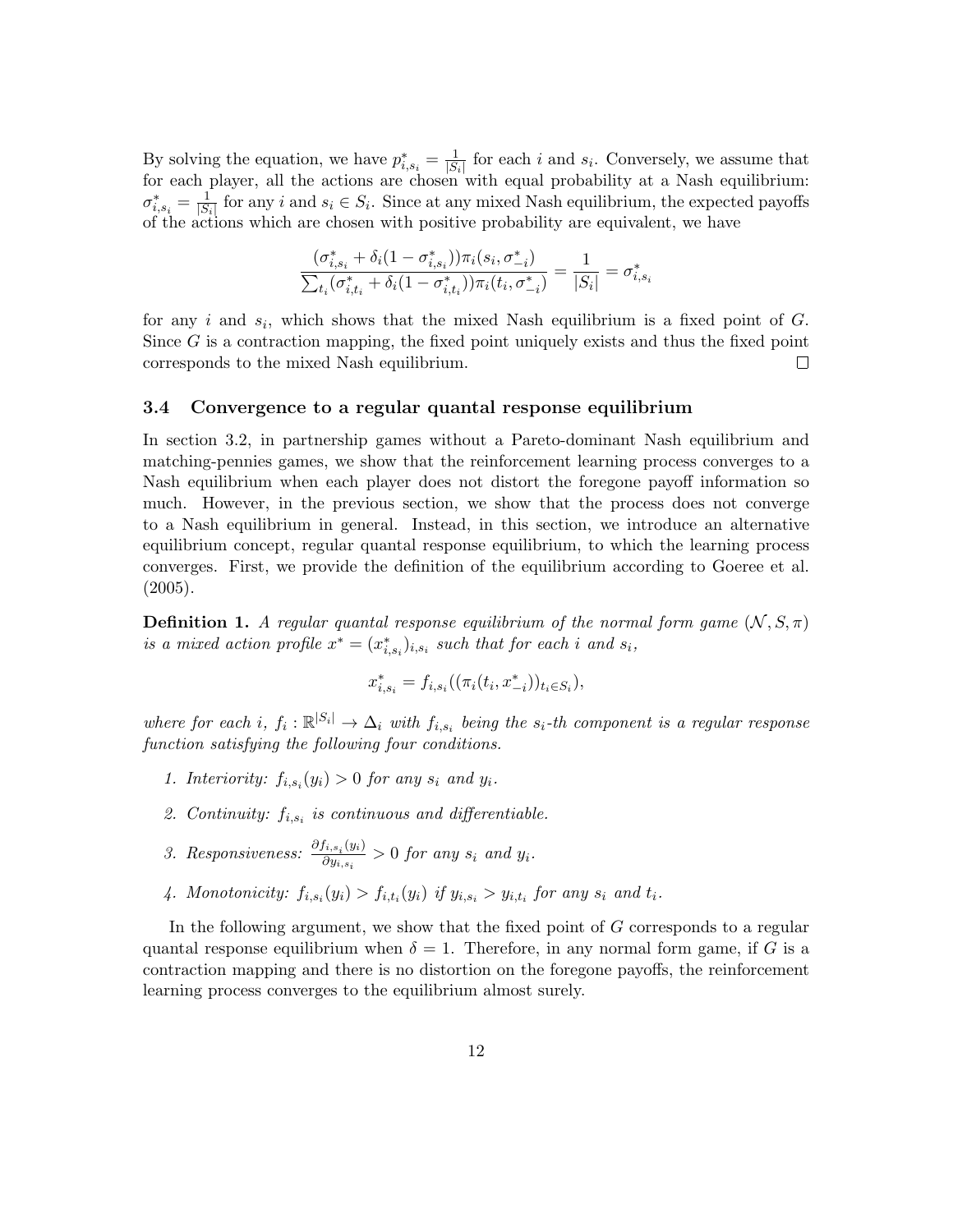Figure 6: Normalised  $2 \times 2$  game

|                | S9                         | ŢЭ                               |
|----------------|----------------------------|----------------------------------|
| S <sub>1</sub> |                            | ، ،                              |
| U1             | z<br>$a_{22}^2$<br>$a_1^1$ | $a_{12}^{\perp}$ .<br>$a_{22}^*$ |

**Proposition 3.** For any normal form game, if  $\delta = 1$ , the fixed point of G,  $p^*$ , corresponds to a regular quantal response equilibrium.

*Proof.* For each i, let  $f_i: \mathbb{R}^{|S_i|} \to \Delta_i$  be a mapping such that for each  $s_i$  and  $y_i \in \mathbb{R}^{|S_i|}$ ,

$$
f_{i,s_i}(y_i) = \frac{g(y_{i,s_i})}{\sum_{t_i} g(y_{i,t_i})}
$$

where letting  $\pi_{\max} := \max_{i,s} \pi_i(s)$  and  $\pi_{\min} := \min_{i,s} \pi_i(s)$ ,  $g : \mathbb{R} \to \mathbb{R}$  is defined such that

$$
g(x) = \begin{cases} x & \text{if } \pi_{\min} \leq x \leq \pi_{\max}, \\ \pi_{\max} e^{\frac{x - \pi_{\max}}{\pi_{\max}}} & \text{if } x > \pi_{\max}, \\ \pi_{\min} e^{\frac{x - \pi_{\min}}{\pi_{\min}}} & \text{if } x < \pi_{\min}. \end{cases}
$$

Note that for any i,  $s_i$  and  $p \in \Delta$ ,  $\pi_i(s_i, p_{-i}) \in [\pi_{\min}, \pi_{\max}], g(\pi_i(s_i, p_{-i})) = \pi_i(s_i, p_{-i})$ and  $f_{i,s_i}((\pi_i(t_i,p_{-i}))_{t_i \in S_i}) = \frac{\pi_i(s_i,p_{-i})}{\sum_{t_i} \pi_i(t_i,p_{-i})}$ . Therefore, condition (2) can be expressed as  $p_{i,s_i}^* = f_{i,s_i}((\pi_i(t_i, p_{-i}^*))_{t_i \in S_i})$ . To show that  $p^*$  is a regular quantal response equilibrium, we have to show that  $f_i$  is a regular quantal response function for each i. First, since  $g(x) > 0$ for any  $x$ , the interiority condition holds. Second, since  $g$  is continuously differentiable and  $\frac{\partial f_{i,s_i}}{\partial y_{i,t_i}}$  is continuous for each  $t_i \in S_i$ , the continuity condition holds.<sup>8</sup> Third, since  $\partial f_{i,s_i}(y_i)$  $\frac{\partial u_i s_i(\hat{y}_i)}{\partial y_{i,s_i}} > 0$  for any  $s_i$  and  $y_i$ , the responsiveness condition holds. Lastly, note that if  $y_{i,s_i} > y_{i,t_i}$ , then we have  $g(y_{i,s_i}) > g(y_{i,t_i})$ , and thus  $f_{i,s_i}(y_i) > f_{i,t_i}(y_i)$ . Therefore, the monotonicity condition holds.  $\Box$ 

Remark. In section 3.2, we have shown the fixed points of several  $2 \times 2$  games when  $\delta = 1$ . From the proposition above, we now know that the fixed points correspond to regular quantal response equilibria of the games.

<sup>8</sup>Note that for each  $y_i$ ,

$$
\frac{\partial f_{i,s_i}(y_i)}{\partial y_{i,t_i}} = \begin{cases} \frac{g'(y_{i,s_i})(\sum_{u_i \neq s_i} g(y_{i,u_i}))}{(\sum_{u_i} g(y_{i,u_i}))^2} & \text{if } t_i = s_i, \\ \frac{-g(y_{i,s_i})g'(y_{i,t_i})}{(\sum_{u_i} g(y_{i,u_i}))^2} & \text{otherwise.} \end{cases}
$$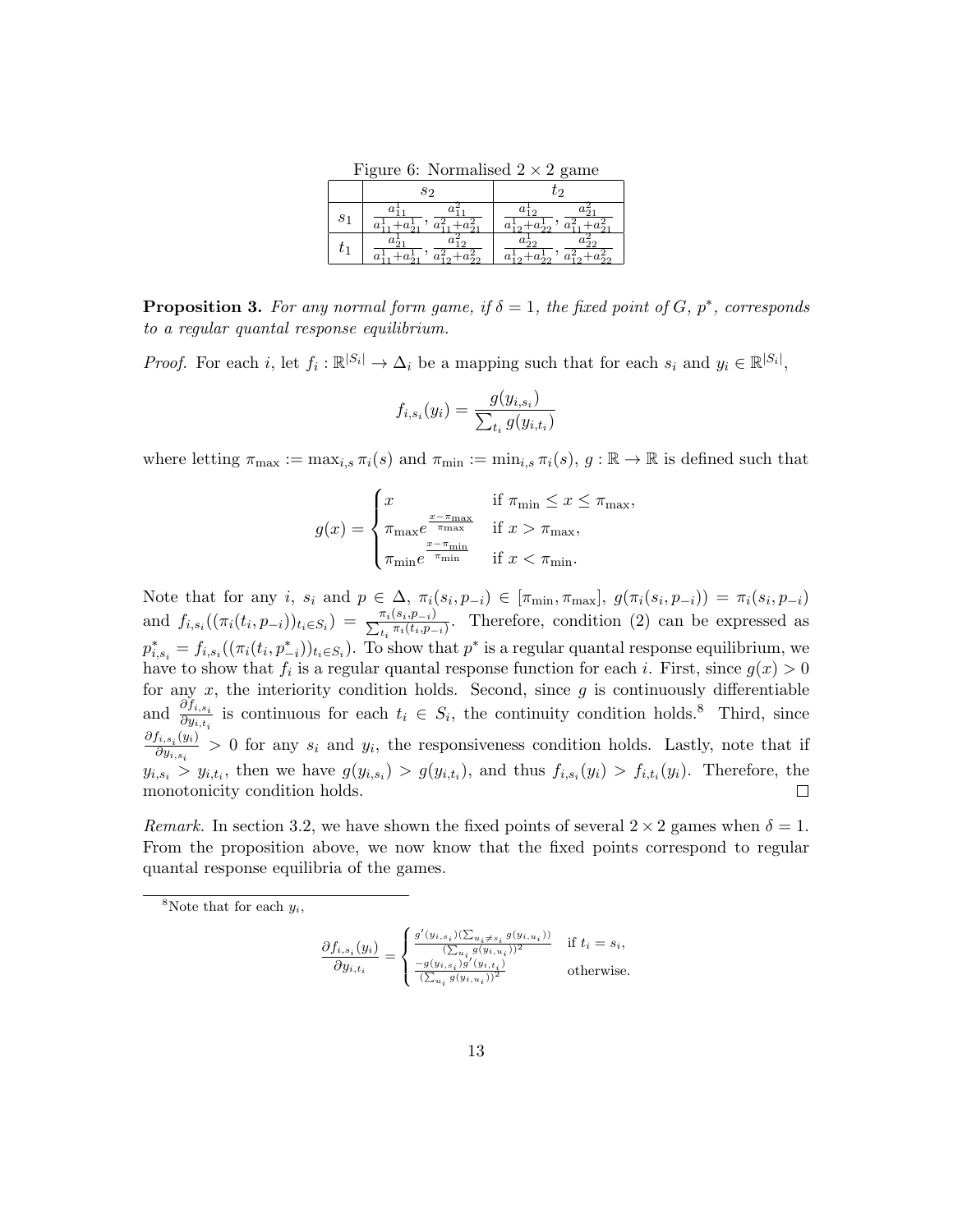Lastly, we focus on the  $2 \times 2$  game of Figure 6, which is obtained from the game of Figure 1 after some payoff normalisation. In detail, the payoffs are normalised so that given the opponent player's action, the sum of each player's payoffs becomes 1. Note that the number of Nash equilibria and the dominance relation among actions are equivalent between the original and normalised games. We then show that given the normalisation and  $\delta = 1$ , the reinforcement learning process almost surely converges to a regular quantal response equilibrium in the game.

**Corollary 3.** In the  $2 \times 2$  game of Figure 6, if  $\delta = 1$ , the reinforcement learning process  $p_n$  almost surely converges to a regular quantal equilibrium of the game.

*Proof.* Note that when  $\delta = 1$ , we have

$$
\beta=\max_{i\in\{1,2\}}|\frac{a^i_{11}}{a^i_{11}+a^i_{21}}\frac{a^i_{22}}{a^i_{21}+a^i_{22}}-\frac{a^i_{12}}{a^i_{12}+a^i_{22}}\frac{a^i_{21}}{a^i_{11}+a^i_{21}}|<1.
$$

Therefore, from the results above, the reinforcement learning process converges to a regular quantal response equilibrium almost surely.  $\Box$ 

## 4 Conclusion

In this paper, we consider the reinforcement learning model of Erev and Roth with foregone payoff information. Players observe not only the payoffs from chosen actions but also foregone payoffs, the ones from unchosen actions. They may not treat the payoff information from unchosen actions the same as information from chosen actions. We provide conditions under which the process converges to a mixed action profile at which each action is chosen with a probability proportional to its expected payoff. In particular, in symmetric  $2 \times 2$  partnership games without a Pareto-dominant Nash equilibrium and matching-pennies games, when each player's discount factor on the foregone payoffs is close to one, the reinforcement learning process converges to the mixed Nash equilibrium almost surely. However, in general, the mixed action profile to which the process converges does not correspond to a Nash equilibrium: it corresponds to a Nash equilibrium if and only if for each player, all the actions are played with equal probability at the equilibrium. Instead, we show that the action profile corresponds to a perturbed equilibrium, the regular quantal response equilibrium of Goeree et al. (2005), when each player does not distort the foregone payoff at all. Therefore, if the conditions are satisfied, the reinforcement learning process almost surely converges to a regular quantal response equilibrium in normal form games. In particular, given some payoff normalisation and the fact that each player does not distort the foregone payoff information, we obtain the convergence in any  $2 \times 2$  game.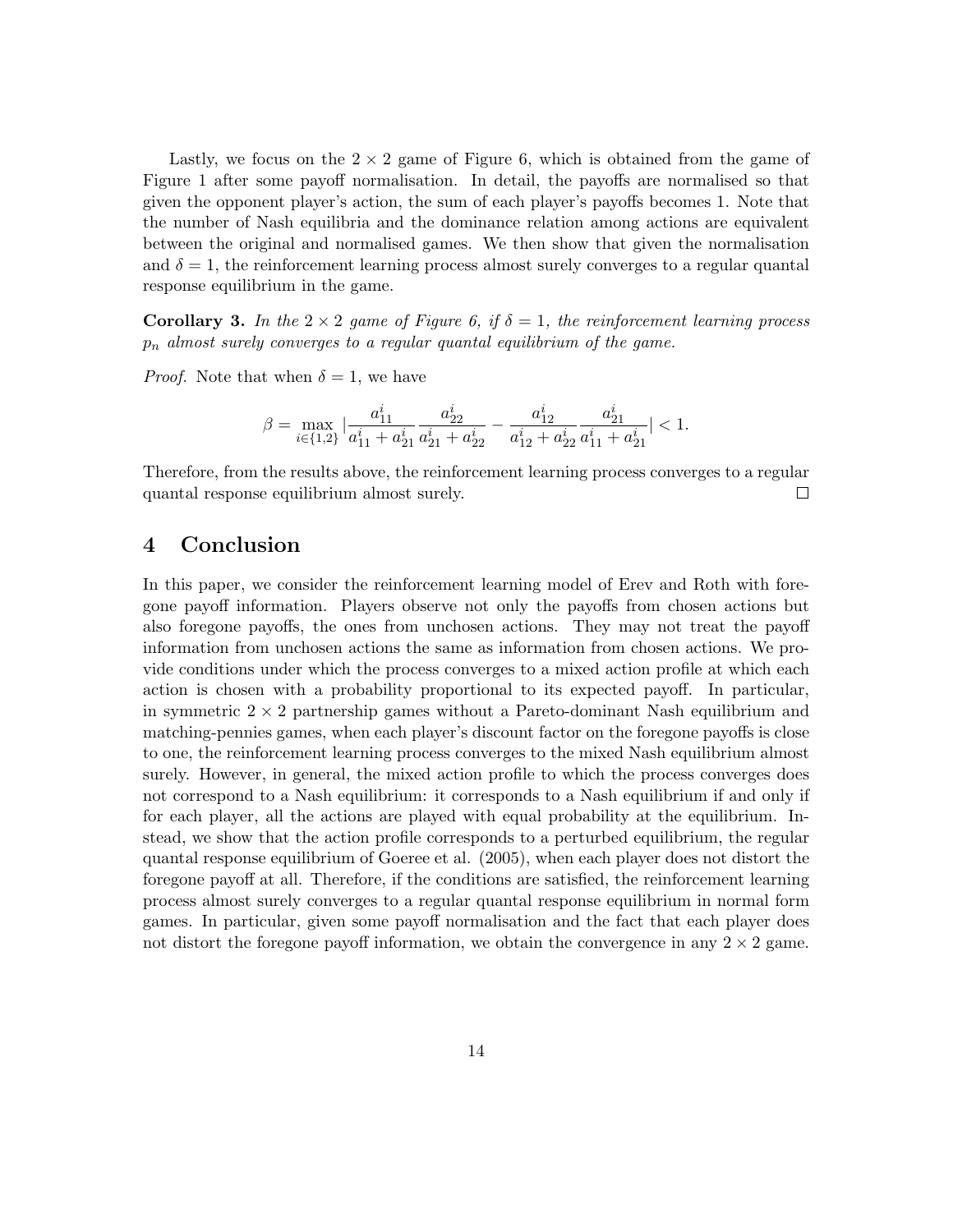## Appendix A The proof of Theorem 1.

We can rewrite the updating rule of the choice probability as follows:

$$
p_{n+1,i,s_i} = \frac{w_{n+1,i,s_i}}{\sum_{t_i} w_{n+1,i,t_i}} \n= \frac{w_{n,i,s_i} + \pi_{n,i,s_i}}{\sum_{t_i} w_{n,i,i} + \sum_{t_i} \pi_{n,i,t_i}} \n= p_{n,i,s_i} + \frac{1}{\sum_{t_i} w_{n+1,i,t_i}} (\pi_{n,i,s_i} - p_{n,i,s_i} \sum_{t_i} \pi_{n,i,t_i}) \n= p_{n,i,s_i} + \frac{1}{\sum_{t_i} w_{n+1,i,t_i}} (\overline{\pi}_{n,i,s_i} - p_{n,i,s_i} \sum_{t_i} \overline{\pi}_{n,i,t_i} + d_{n,i,s_i}) \n= p_{n,i,s_i} + \frac{\sum_{t_i} \overline{\pi}_{n,i,t_i}}{\sum_{t_i} w_{n+1,i,t_i}} (\frac{\overline{\pi}_{n,i,s_i}}{\sum_{t_i} \overline{\pi}_{n,i,t_i}} - p_{n,i,s_i} + D_{n,i,s_i}) \n= p_{n,i,s_i} + \frac{\sum_{t_i} \overline{\pi}_{n,i,t_i}}{\sum_{t_i} \overline{\pi}_{n,i,t_i}} (\frac{\overline{\pi}_{n,i,s_i}}{\sum_{t_i} \overline{\pi}_{n,i,t_i}} - p_{n,i,s_i} + D_{n,i,s_i} + \eta_{n,i,s_i})
$$

where for each  $n, i$  and  $s_i$ ,

$$
d_{n,i,s_i} := (\pi_{n,i,s_i} - p_{n,i,s_i} \sum_{t_i} \pi_{n,i,t_i}) - (\overline{\pi}_{n,i,s_i} - p_{n,i,s_i} \sum_{t_i} \overline{\pi}_{n,i,t_i})
$$
  
\n
$$
D_{n,i,s_i} := \frac{d_{n,i,s_i}}{\sum_{t_i} \overline{\pi}_{n,i,t_i}} \sum_{t_i \pi_{n,i,t_i}} \frac{\pi_{n,i,s_i}}{\sum_{t_i} \overline{\pi}_{n,i,t_i}} - p_{n,i,s_i} + \frac{d_{n,i,s_i}}{\sum_{t_i} \overline{\pi}_{n,i,t_i}}.
$$

**Lemma 1.** For each i and  $s_i$ :

(i)  $\{(D_{n,i,s_i})\}$  is a martingale difference sequence and there exists K such that

$$
\mathbb{E}[(D_{n,i,s_i})^2 \mid \mathcal{F}_n] < K \tag{3}
$$

for each n;

- (ii)  $\eta_{n,i,s_i}$  converges to zero almost surely;
- (iii)  $\{\lambda_{n,i,s_i}\}\$ , where  $\lambda_{n,i,s_i} := \frac{\sum_{t_i} \overline{\pi}_{n,i,t_i}}{\sum_{t_i} w_{n,i,t_i}}$  for each n, satisfies the following conditions: (a)  $\lambda_{n,i,s_i}$  is  $\mathcal{F}_n$ -measurable for each n; (b)  $\sum_{n} \lambda_{n,i,s_i} = \infty$  and  $\sum_{n} (\lambda_{n,i,s_i})^2 < \infty$  almost surely.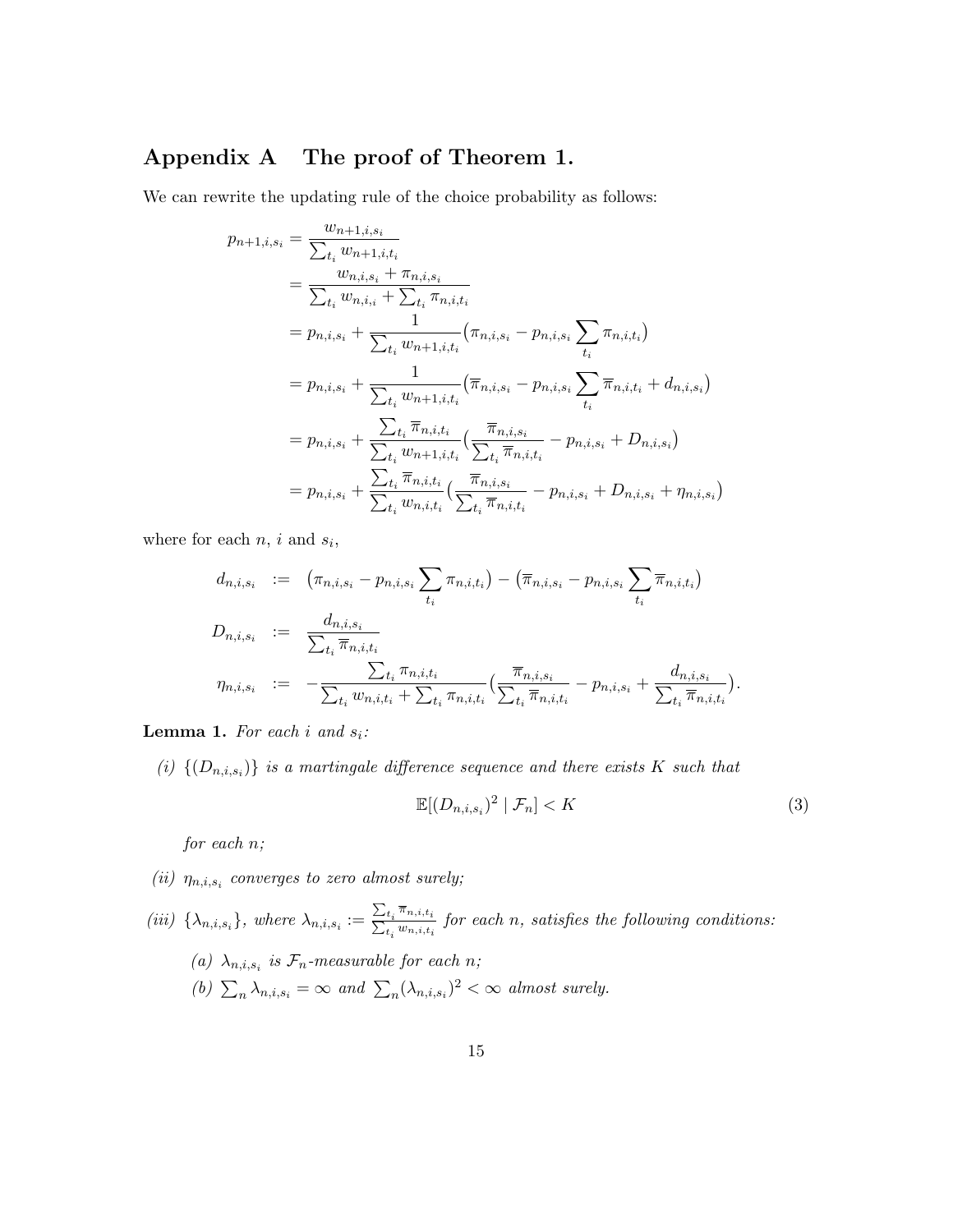*Proof.* (i) It is easy to check that for each n, i and  $s_i$ ,  $d_{n,i,s_i}$  is  $\mathcal{F}_{n+1}$ -measurable,  $\mathbb{E}[d_{n,i,s_i}]$  $\mathcal{F}_n$  = 0 and there exists C such that  $\mathbb{E}[(d_{n,i,s_i})^2 | \mathcal{F}_n] < C$ , as the set of actions is finite. Therefore,  $\{D_{n,i,s_i}\}\$ is a martingale difference sequence and satisfies condition (3). (ii) For each  $n, i, s_i$ , since the payoffs, martingale difference sequence and choice probabilities are bounded and the sum of the weights  $(\sum_{t_i} w_{n,i,t_i})$  goes to infinity as n grows,  $\eta_{n,i,s_i}$ converges to zero almost surely.

(iii) For each n, i and  $s_i$ , since  $\overline{\pi}_{n,i,s_i}$  and  $w_{n,i,s_i}$  are  $\mathcal{F}_n$ -measurable,  $\lambda_{n,i,s_i}$  is also  $\mathcal{F}_n$ measurable. Also, note that for each  $n, i$  and  $s_i$ ,

$$
\frac{\min_{i} \delta_{i} \sum_{t_{i}} \min_{s_{-i}} \pi_{i}(t_{i}, s_{-i})}{n \sum_{t_{i}} \max_{s_{-i}} \pi_{i}(t_{i}, s_{-i})} \leq \frac{\sum_{t_{i}} \overline{\pi}_{n, i, t_{i}}}{\sum_{t_{i}} w_{n, i, t_{i}}} \leq \frac{\sum_{t_{i}} \max_{s_{-i}} \pi_{i}(t_{i}, s_{-i})}{n \min_{i} \delta_{i} \sum_{t_{i}} \min_{s_{-i}} \pi_{i}(t_{i}, s_{-i})}
$$

almost surely and thus condition (b) holds.

Therefore, by utilising the asynchronous stochastic approximation method of Tsitsiklis (1994), we can show that  $p_n$  converges to  $p^*$  if condition (1) holds. Note that comparing with the asynchronous stochastic process of Tsitsiklis (1994), we have an extra term  $\eta_n =$  $(\eta_{n,i,s_i})_{i,s_i}$  which converges to zero almost surely. It is easy to show that the result still holds with the noise. In the following section, we briefly introduce the asynchronous stochastic approximation method with the modification.

## Appendix B The asynchronous stochastic approximation method of Tsitsiklis (1994)

In this section, we introduce a modified result of Tsitsiklis [16]: with an additional noise term, which disappears with probability one, we provide conditions under which the asynchronous stochastic approximation process converges uniquely with probability one. To introduce the method, we follow the argument of Tsitsiklis (1994).

Consider the updating rule of a vector  $Q \in \mathbb{R}^M$  which consists of M components:  $Q = (Q_1, ..., Q_M)$ . Let  $F : \mathbb{R}^M \to \mathbb{R}^M$  be a mapping with M components:  $F = (F_1, ..., F_M)$ where  $F_m : \mathbb{R}^M \to \mathbb{R}$  is the m-th component of F. Let  $Q_{n,m}$  be the m-th component of  $Q_n$ , which is the value of  $Q$  in period n. Then the updating rule of the value is defined as follows:

$$
Q_{n+1,m} = Q_{n,m} + \alpha_{n,m} (F_m(Q_{n,m}) - Q_{n,m} + \eta_{n,m} + \omega_{n,m}),
$$

where (i)  $\alpha_{n,m} \in [0,1]$  is a weighting parameter of the m-th component in period n; and (ii)  $\eta_{n,m}$  and  $\omega_{n,m}$  are noise terms. Now we provide additional assumptions for the convergence result:

(a)  $Q_0$  is  $\mathcal{F}_0$ -measurable;

 $\Box$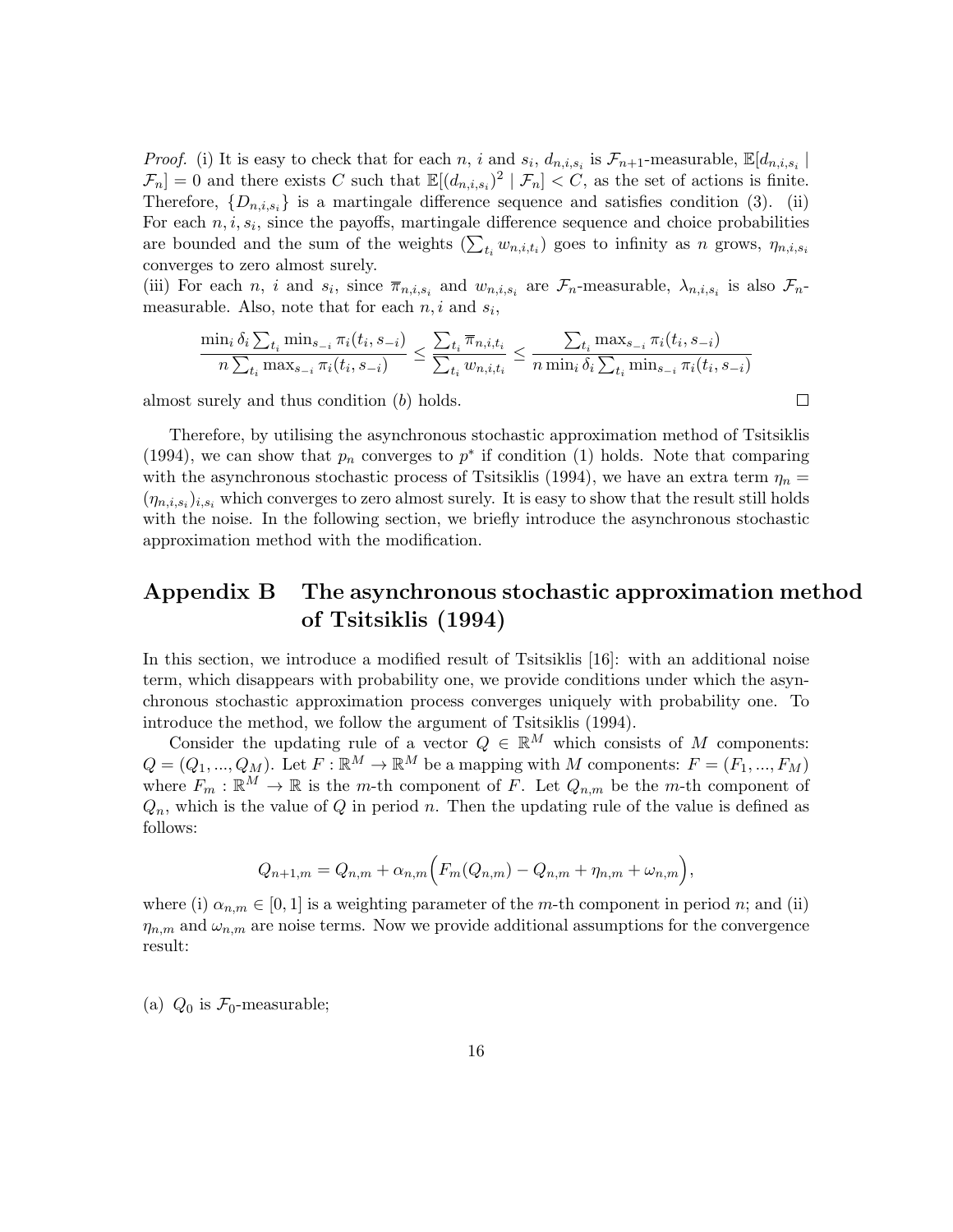- (b) there exists some  $D_0$  such that  $||Q_n||_{\infty} \leq D_0$  for all n;
- (c)  $\lim_{n\to\infty}\eta_{n,m}=0$  with probability one for all m;
- (d)  $\omega_{n,m}$  is  $\mathcal{F}_{n+1}$ -measurable for all n and m;
- (e)  $E[\omega_{n,m} | \mathcal{F}_n] = 0$  for all m;
- (f) there exist constants  $A$  and  $B$  such that

$$
E[\omega_{n,m}^2 \mid \mathcal{F}_n] \le A + B \max_{l \le n} ||Q_l||_{\infty}^2 \quad \forall n, m;
$$

- (g)  $\alpha_{n,m}$  is  $\mathcal{F}_n$ -measurable for all m;
- (h) for all  $m$ ,

$$
\sum_{n=0}^{\infty} \alpha_{n,m} = \infty \quad \text{w.p.1};
$$

(i) there exists some constant  $C$  such that for all  $m$ ,

$$
\sum_{n=0}^{\infty} \alpha_{n,m}^2 \le C \quad \text{w.p.1};
$$

(j) there exists a scalar  $\beta \in [0,1)$  and a vector  $Q^* \in \mathbb{R}^*$  such that

$$
||F(Q) - Q^*||_{\infty} \le \beta ||Q - Q^*||_{\infty}, \forall Q \in \mathbb{R}^M.
$$

Then we have the following result.

**Proposition 4.** If assumptions (a) to (j) hold, then  $Q_n \to Q^*$  a.s..

Proof. In the following argument, we extend the argument in Section 6 of Tsitsiklis (1994) with additional noise term  $\eta_n$ .

To prove the claim, we first introduce Lemma 1 of Tsitsiklis (1994):

Lemma (Lemma 1, Tsitsiklis, 1994). Let  $\{\mathcal{F}_n\}$  be an increasing sequence of  $\sigma$ -fields. For each n, let  $\alpha_n$ ,  $\omega_{n-1}$  and  $B_n$  be  $\mathcal{F}_n$ -measurable scalar random variables. Let C be a deterministic constant. Suppose that the following hold with probability 1:

- 1.  $E[\omega_n | \mathcal{F}_n] = 0;$
- 2.  $E[\omega_n^2 \mid \mathcal{F}_n] \leq B_n;$
- 3.  $\alpha_n \in [0,1]$ ;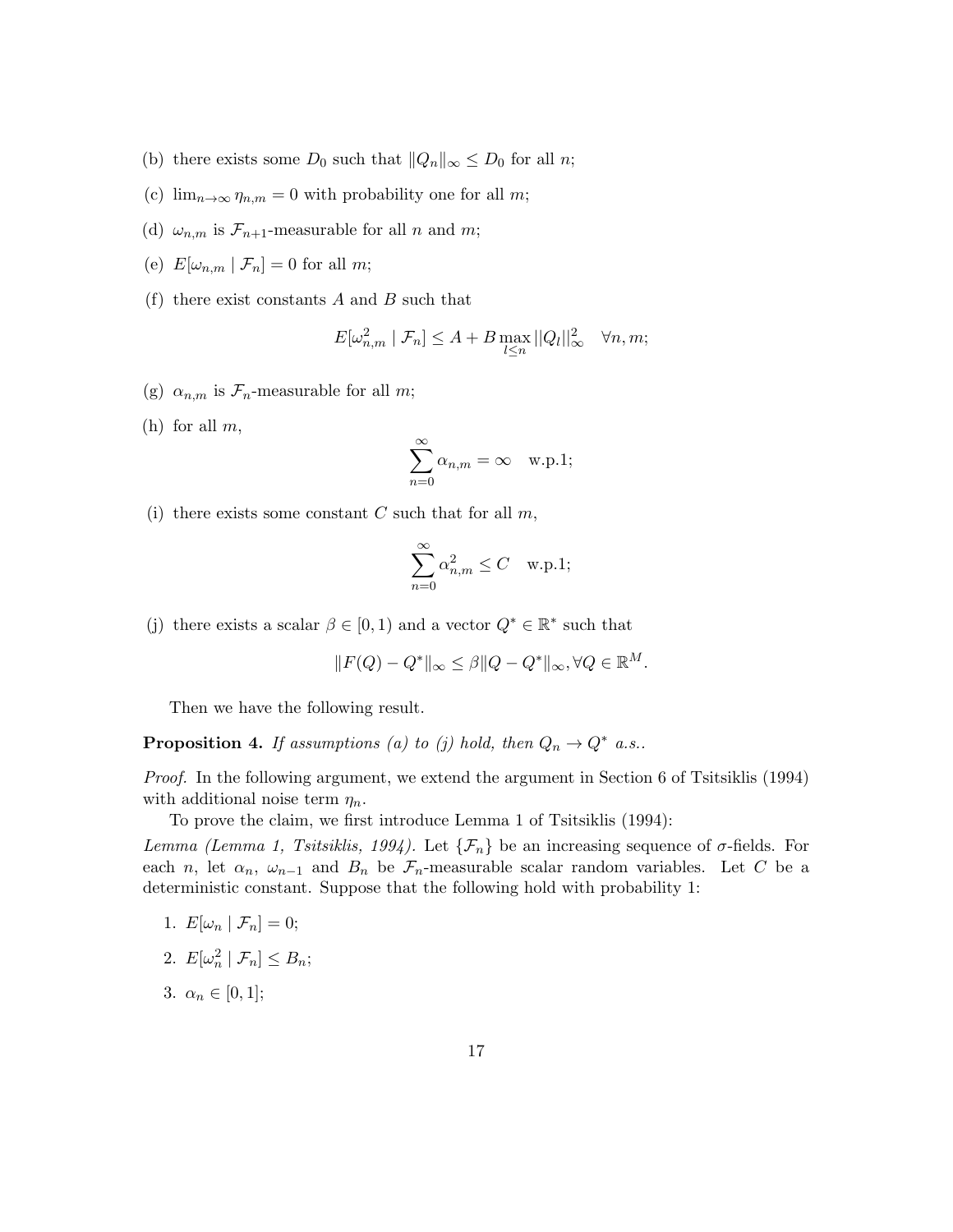- 4.  $\sum_{n=0}^{\infty} \alpha_n = \infty;$
- 5.  $\sum_{n=0}^{\infty} \alpha_n^2 \leq C$ .

Suppose that the sequence  ${B_n}$  is bounded with probability 1. Let  $W_n$  satisfy the recursion

$$
W_{n+1} = (1 - \alpha_n)W_n + \alpha_n \omega_n.
$$

Then  $\lim_{n\to\infty} W_n = 0$  with probability 1.

Without loss of generality, we assume that  $Q^* = 0$ . Fix some  $\varepsilon > 0$  and  $\eta > 0$  such that  $\beta(1+2\varepsilon+2\eta) < 1$ . We now define

$$
D_{k+1} = \beta(1 + 2\varepsilon + 2\eta)D_k, \quad k \ge 0.
$$

It is obvious that  $D_k$  converges to zero.

Suppose that there exists some period  $n_k$  such that  $||Q_n||_{\infty} \leq D_k$  for all  $n \geq n_k$ . We will show that this implies that there exists some period  $n_{k+1}$  such that  $||Q_n||_{\infty} \le D_{k+1}$ for all  $n \geq n_{k+1}$ . This will complete the proof of convergence of  $Q_n$  to zero.

Let  $W_m(0) = 0$  and

$$
W_m(n+1) = (1 - \alpha_{n,m})W_m(n) + \alpha_{n,m}\omega_{n,m}.
$$

By Lemma 1 of Tsitsiklis (1994), we have that  $\lim_{n\to\infty} W_m(n) = 0$ . For any period  $n_0$ , we also define  $W_m(n_0; n_0) = 0$  and

$$
W_m(n+1; n_0) = (1 - \alpha_{n,m}) W_m(n; n_0) + \alpha_{n,m} \omega_{n,m}, \quad n \ge n_0.
$$

Following the same argument as in the proof of Lemma 2 of Tsitsiklis (1994), we have that for any  $\delta > 0$ , there exists some N such that  $|W_m(n; n_0)| < \delta$  for all  $n_0 \geq N$  and  $n \geq n_0$ .<sup>9</sup>

Let  $\nu_k \ge n_k$  be such that  $|W_m(n; \nu_k)| \le \beta \varepsilon D_k$  and  $||Q_{n,m}||_{\infty} \le D_k$  for all  $n \ge \nu_k$  and all m. Since  $\lim_{n\to\infty} \eta_{n,m} = 0$  for all  $m \in \{1, ..., M\}$ , we can find  $\nu'_k$  such that  $|\eta_{n,m}| \leq \beta \eta D_k$ for all  $n \geq \nu'_k$  and m. Let  $\mu_k = \max\{\nu_k, \nu'_k\}.$ 

We now define  $Y_m(\mu_k) = D_k$  and

$$
Y_m(n + 1) = (1 - \alpha_{n,m}) Y_m(n) + \alpha_{n,m} \beta (1 + \eta) D_k, \quad n \ge \mu_k.
$$

Lemma 2.

$$
-Y_m(n) + W_m(n; \mu_k) \le Q_{n,m} \le Y_m(n) + W_m(n; \mu_k) \quad \forall n \ge \mu_k.
$$

 ${}^9$ Since  $W_m(n;0) = \prod_{\tau=n_0}^{n-1} (1 - \alpha_{\tau,m}) W_m(n_0,0) + W_m(n;n_0)$ , we have  $|W_m(n;n_0)| \leq |W_m(n;0)| +$  $|W_m(n_0; 0)|$ . Therefore, we can pick N large such that  $|W_m(n, n_0)| < \delta$  for all  $n_0$ . Also, see Lemma 2 of Tsitsiklis (1994).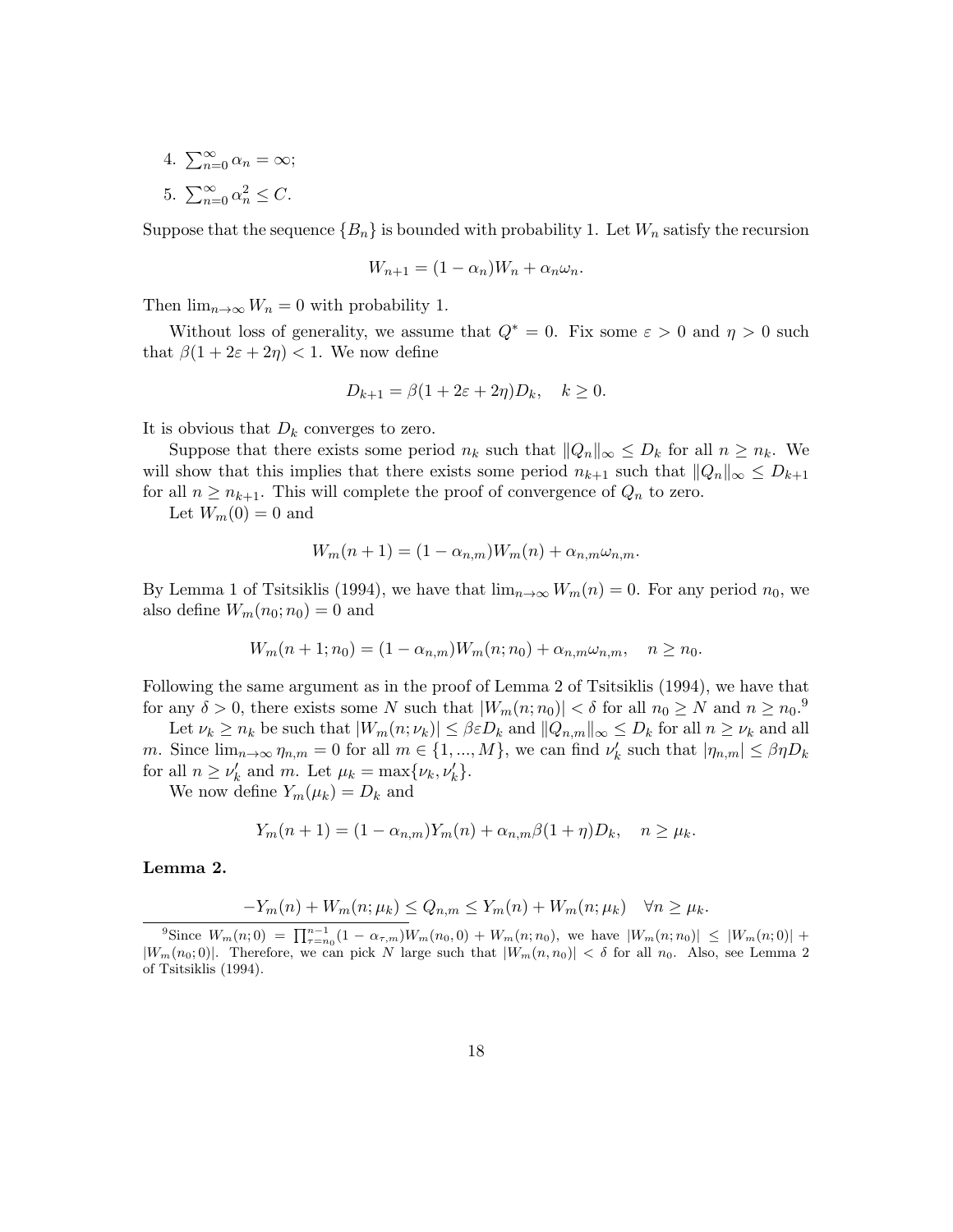**Proof:** We use induction on n. Since  $Y_m(\mu_k) = D_k$  and  $W_m(\mu_k; \mu_k) = 0$ , the result is true for  $n = \mu_k$ . Suppose that the equation holds for some  $n \geq \mu_k$ . We then have

$$
Q_{n+1,m} \leq (1 - \alpha_{n,m})(Y_m(n) + W_m(n; \mu_k)) + \alpha_{n,m}\beta D_k + \alpha_{n,m}\omega_{n,m} + \alpha_{n,m}\beta\eta D_k
$$
  
=  $Y_m(n+1) + W_m(n+1; \mu_k).$ 

A symmetric argument yields  $Q_{n+1,m} \geq -Y_m(n+1) + W_m(n+1; \mu_k)$  and the inductive proof is complete.  $\Box$ 

It is obvious from the recursive definition of  $Y_m(n)$  and assumptions that  $Y_m(n)$  converges to  $\beta(1+\eta)D_k$  as  $n \to \infty$ . Therefore, from this and the result of Lemma 2, we have that

$$
\limsup_{n \to \infty} |Q_{n,m}| \le \beta (1 + \varepsilon + \eta) D_k < D_{k+1}.
$$

## Appendix C The proof of Proposition 1.

Since there exist only two actions available for both players, we make the notation simpler by letting  $p_i := p_{i,s_i}$  and  $p_{-i} := p_{-i,s_{-i}}$ . First, G is expressed as follows: for  $i \in \{1,2\}$  and  $s_i \in S_i$ 

$$
G_{i,s_i}(p) = \frac{\delta_{s_i,p} X_p}{\delta_{s_i p} X_p + \delta_{t_i p} Y_p}
$$

where:

• 
$$
\delta_{s_i,p} := p_i + \delta_i (1 - p_i), \ \delta_{t_i,p} := (1 - p_i) + \delta_i p_i,
$$

• 
$$
X_p := (a_{11}^i p_{-i} + a_{12}^i (1 - p_{-i})),
$$

• 
$$
Y_p := (a_{21}^i p_{-i} + a_{22}^i (1 - p_{-i})).
$$

Next, we consider the absolute difference of  $G_{i,s_i}$  for p and p'. Then

$$
|G_{i,s_i}(p) - G_{i,s_i}(p')| \le \frac{|(\delta_{s_i,p}\delta_{t_i,p'} - \delta_{s_i,p'}\delta_{t_i,p})X_pY_{p'}| + |\delta_{s_i,p'}\delta_{t_i,p}(X_pY_{p'} - X_{p'}Y_p)|}{K_{s_i,p}K_{s_i,p'}}
$$

where  $K_{s_i,p} := \delta_{s_i,p} X_p + \delta_{t_i,p} Y_p$ . Note that

$$
|(\delta_{s_i,p}\delta_{t_i,p'}-\delta_{s_i,p'}\delta_{t_i,p})X_pY_{p'}|\leq (1-\delta_i^2)(\max_{j,k\in\{1,2\}} a_{1j}^ia_{2k}^i)|p_i-p_i'|,
$$

$$
|X_p Y_{p'} - X_{p'} Y_p| = |a_{11}^i a_{22}^i - a_{12}^i a_{21}^i||p_{-i} - p'_{-i}|
$$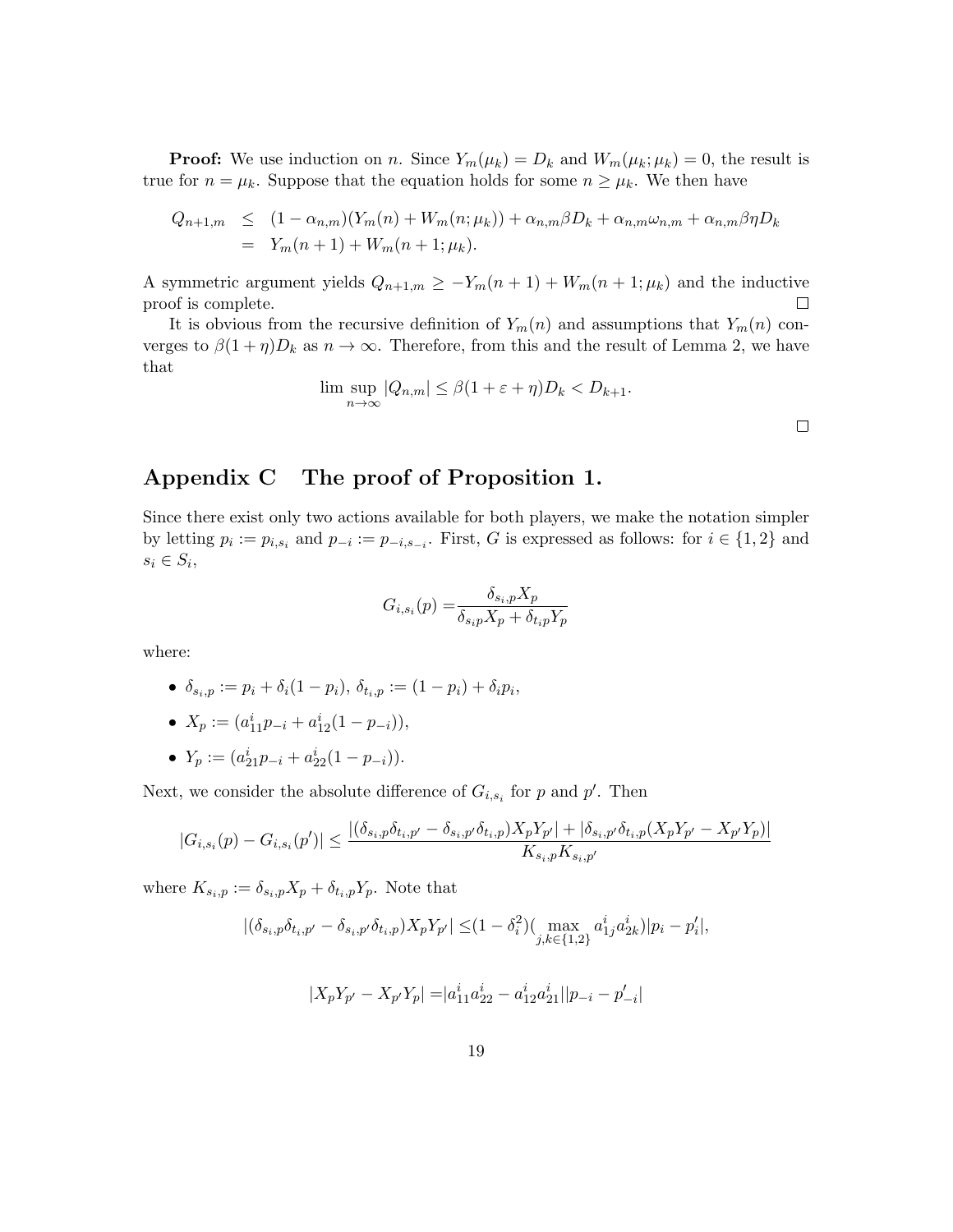and

$$
K_{s_i,p} K_{s_i,p'} \ge \Big(\min_{k \in \{1,2\}, x \in \{0,1-\delta_i\}} \big((\delta_i+x)a_{1k}^i + (1-x)a_{2k}^i)\Big)^2.
$$

Therefore, letting

$$
\beta := \max_{i \in \{1,2\}} \frac{|a_{11}^i a_{22}^i - a_{12}^i a_{21}^i| + (1 - \delta_i^2) \max_{j,k \in \{1,2\}} a_{1j}^i a_{2k}^i}{\left(\min_{k \in \{1,2\}, x \in \{0,1-\delta_i\}} \left((\delta_i + x) a_{1k}^i + (1 - x) a_{2k}^i\right)\right)^2}
$$

we have

$$
|G_{i,s_i}(p)-G_{i,s_i}(p')|\leq \beta||p-p'||_{\infty}.
$$

Since  $G_{i,t_i}(p) = (1 - G_{i,s_i}(p)), G$  is a contraction mapping if  $\beta < 1$ .

### Acknowledgements

I am grateful to Andrea Collevecchio, Marco LiCalzi and Massimo Warglien for their support at the Department of Management, Ca' Foscari University of Venice. I also thank seminar audiences at Monash University for suggestions and helpful comments. Financial support from the MatheMACS project (FP7-ICT, #318723), the COPE project (supported by a Sapere Aude grant from the Danish Research Council for Independent Research) and Ca' Foscari University of Venice is gratefully acknowledged. All remaining errors are mine.

### References

- [1] Beggs, A. W., 2005. On the convergence of reinforcement learning. Journal of Economic Theory 122, 1–36.
- [2] Camerer, C., Ho, T. H., 1999. Experience-weighted attraction learning in normal form games. Econometrica 67, 827–874.
- [3] Erev, I., Roth, A. E., 1998. Predicting how people play games: reinforcement learning in experimental games with unique mixed strategy equilibria. American Economic Review 88, 848–881.
- [4] Freedman, D. A., 1965. Bernard Friedman's urn. The Annals of Mathematical Statistics 36, 956–970.
- [5] Fudenberg, D., Kreps, D. M., 1993. Learning mixed equilibria. Games and Economic Behavior 5, 320–367.
- [6] Funai, N., 2018. Convergence results on stochastic adaptive learning. Economic Theory, https://doi.org/10.1007/s00199-018-1150-8.